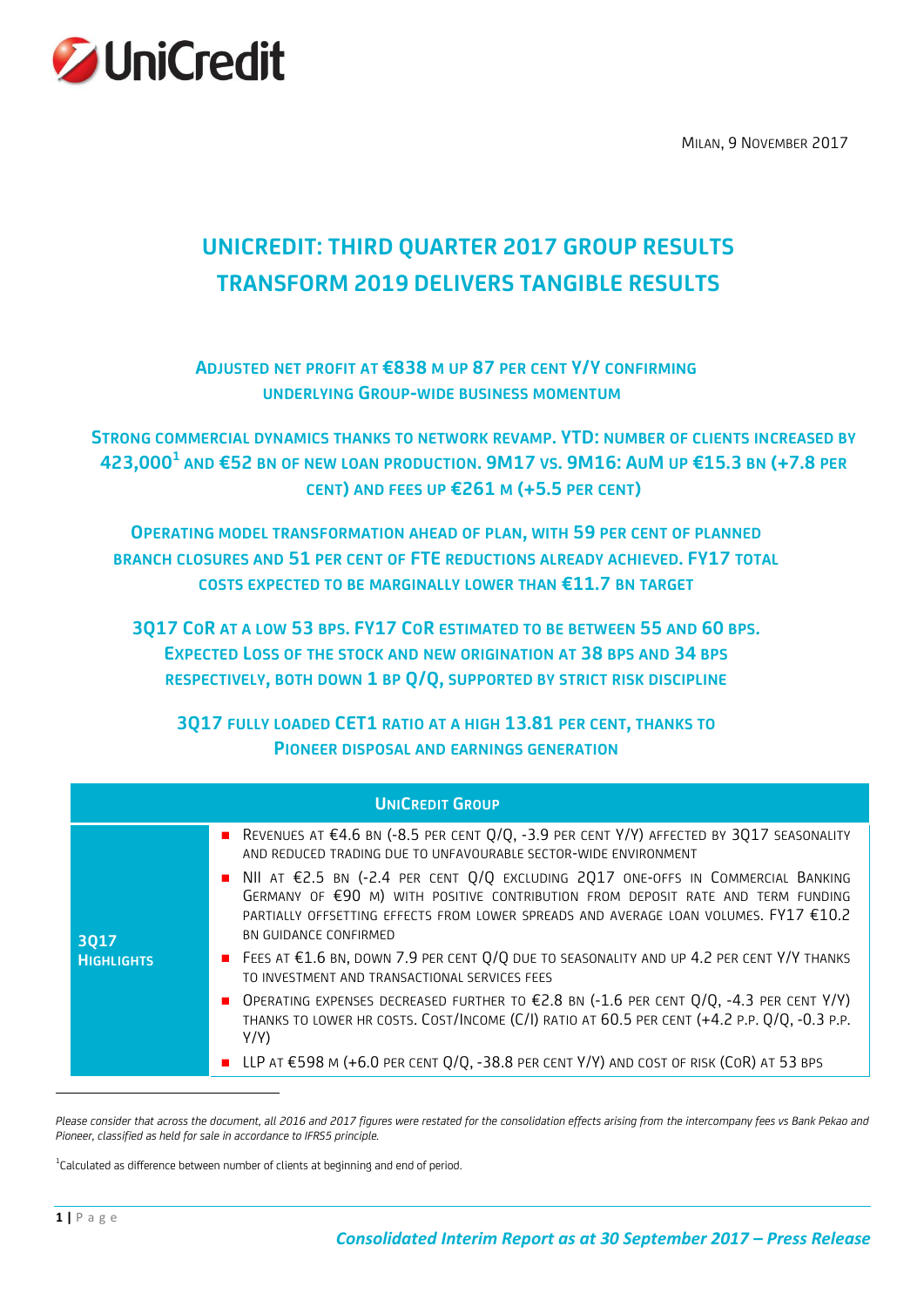

|                                 | NET PROFIT UP 87 PER CENT Y/Y AT €838 M IN 3Q17, ADJUSTED FOR PIONEER DISPOSAL (€2.1 BN)<br>AND A ONE-OFF CHARGE OF $\epsilon$ 80 M BOOKED IN NON CORE <sup>2</sup> , SUSTAINED BY EARLY RESULTS OF                                                                                                   |
|---------------------------------|-------------------------------------------------------------------------------------------------------------------------------------------------------------------------------------------------------------------------------------------------------------------------------------------------------|
|                                 | TRANSFORM 2019. CEE, CIB AND COMMERCIAL BANKING ITALY MAIN CONTRIBUTORS. STATED NET<br>PROFIT AT €2.8 BN                                                                                                                                                                                              |
|                                 | ADJUSTED ROTE <sup>3</sup> AT 6.8 PER CENT                                                                                                                                                                                                                                                            |
|                                 | ■ REVENUES AT €14.8 BN (-2.7 PER CENT 9M/9M) WITH NII AT €7.7 BN AFFECTED BY LOW INTEREST<br>RATE ENVIRONMENT. STRONG FEES GENERATION AT €5.0 BN SUSTAINED BY ASSET UNDER<br>MANAGEMENT (AUM). TRADING INCOME AT €1.4 BN                                                                              |
| <b>9M17</b>                     | ■ CONTINUOUS FOCUS ON OPERATING EXPENSES, -3.8 PER CENT 9M/9M AT €8.6 BN RESULTING IN A<br>LOWER C/I RATIO OF 57.9 PER CENT DOWN FROM 58.6 PER CENT IN 9M16                                                                                                                                           |
| <b>HIGHLIGHTS</b>               | LLP REDUCED TO €1.8 BN (-30.1 PER CENT 9M/9M) WITH LOW COR AT 54 BPS<br>п                                                                                                                                                                                                                             |
|                                 | NET PROFIT AT €3.0 BN IN 9M17, ADJUSTED FOR BANK PEKAO AND PIONEER DISPOSALS AS WELL<br>п<br>AS A ONE-OFF CHARGE BOOKED IN NON CORE IN 3Q17. STATED NET PROFIT AT €4.7 BN WITH<br>GOOD CONTRIBUTION FROM ALL DIVISIONS                                                                                |
|                                 | ADJUSTED ROTE IMPROVED TO 7.8 PER CENT IN 9M17 VS 4.2 PER CENT IN 9M16<br>п                                                                                                                                                                                                                           |
| <b>CAPITAL</b>                  | 3017 FULLY LOADED CET1 RATIO AT A HIGH 13.81 PER CENT <sup>4</sup> THANKS TO PIONEER DISPOSAL AND<br><b>EARNINGS GENERATION</b>                                                                                                                                                                       |
|                                 | FULLY LOADED LEVERAGE RATIO AT 5.42 PER CENT IN 3Q17<br>$\blacksquare$                                                                                                                                                                                                                                |
|                                 | DE-RISKING CONTINUED, WITH GROSS NPE <sup>5</sup> DECREASED BY 31.5 PER CENT Y/Y TO €51.3 BN IN<br>3Q17, NET NPE STAND AT €22.3 BN, ON TRACK TO REACH 2019 €20.2 BN TARGET                                                                                                                            |
| <b>ASSET</b><br><b>QUALITY</b>  | 3Q17 GROSS NPE RATIO IMPROVED TO 10.6 PER CENT FROM 11.0 PER CENT IN 2Q17 AND NET<br>п<br>NPE RATIO AT 5.0 PER CENT IN 3Q17 VERSUS 5.1 PER CENT IN 2Q17                                                                                                                                               |
|                                 | 3Q17 SOLID NPE COVERAGE RATIO UP, 56.5 PER CENT COMPARED TO 52.2 PER CENT IN 3Q16<br>п                                                                                                                                                                                                                |
|                                 | ALL DECISIVE ACTIONS ON CAPITAL STRENGTHENING SUCCESSFULLY COMPLETED. PIONEER DISPOSAL<br>CLOSED IN JULY WITH A CAPITAL BENEFIT OF 84 BPS                                                                                                                                                             |
|                                 | TRANSFORM 2019 EXECUTION PROGRESS CONFIRMED BY S&P'S UPGRADE OF UNICREDIT S.P.A.'S<br>п<br>RATING AT THE END OF OCTOBER TO BBB WITH STABLE OUTLOOK CONFIRMED FROM BBB-                                                                                                                                |
| <b>TRANSFORM</b><br>2019 UPDATE | BALANCE SHEET DE-RISKING ON TRACK WITH FURTHER NPE REDUCTION THROUGH CA. €2.4 BN NPE<br>п<br>SALES IN 9M17. PHASE 1 OF FINO PROJECT WAS SUCCESSFULLY CLOSED IN JULY, PHASE 2 IS<br>PROCEEDING AS PLANNED AND UNICREDIT IS EXPECTING TO SELL DOWN ITS STAKE TO BELOW 20 PER<br><b>CENT BY YEAR END</b> |
|                                 | COST EFFICIENCY INITIATIVES ARE PROGRESSING WELL (ACHIEVED 59 PER CENT OF PLANNED<br>BRANCH CLOSURES AND 51 PER CENT OF FTE REDUCTION TARGET)                                                                                                                                                         |
|                                 | STRATEGIC COMMERCIAL INITIATIVES ONGOING AND END-TO-END PROCESS REDESIGN IN PROGRESS                                                                                                                                                                                                                  |
|                                 | GROUP CORPORATE CENTRE OPERATING COSTS DOWN Q/Q DRIVEN BY FTE REDUCTION WITH THE<br>П<br>WEIGHT ON GROUP TOTAL COSTS REDUCED TO 3.9 PER CENT IN 3Q17 VERSUS 5.1 PER CENT IN<br>DECEMBER 2015                                                                                                          |
|                                 |                                                                                                                                                                                                                                                                                                       |

<sup>&</sup>lt;sup>2</sup>As per information published in 1 November 2017 press release, "Unicredit confirms that all costs and charges pertaining to the FINO transaction have been accounted for, including a one-off charge of €80 m booked in Non Core in 3Q17".

<sup>3</sup> Adjusted Return on Tangible Equity: adjusted annualised net income / adjusted average tangible equity (excluding AT1 and intangible assets). Adjusted RoTE excluding the net impact from the Bank Pekao (-€310 m FX reserve in 2Q17) and Pioneer (+€2.1 bn in 3Q17) disposals and a one-off charge booked in Non Core (-€80 m in 3Q17). Adjustments for 2016 according to footnote 25. RoTE calculated at CMD perimeter, considering also the capital increase and Bank Pekao and Pioneer disposals as at 1 January 2017.

<sup>4</sup> Assuming foreseeable dividends calculated as at 30 September 2017 equals to 20 per cent payout ratio on normalised earnings excluding the net impact of Bank Pekao and Pioneer disposals.

<sup>&</sup>lt;sup>5</sup>NPE: Non Performing Exposures. The perimeter of Non-Performing loans is equivalent to the perimeter of EBA NPE exposures. NPE are broken down in bad exposures, unlikely-to-pay and past due.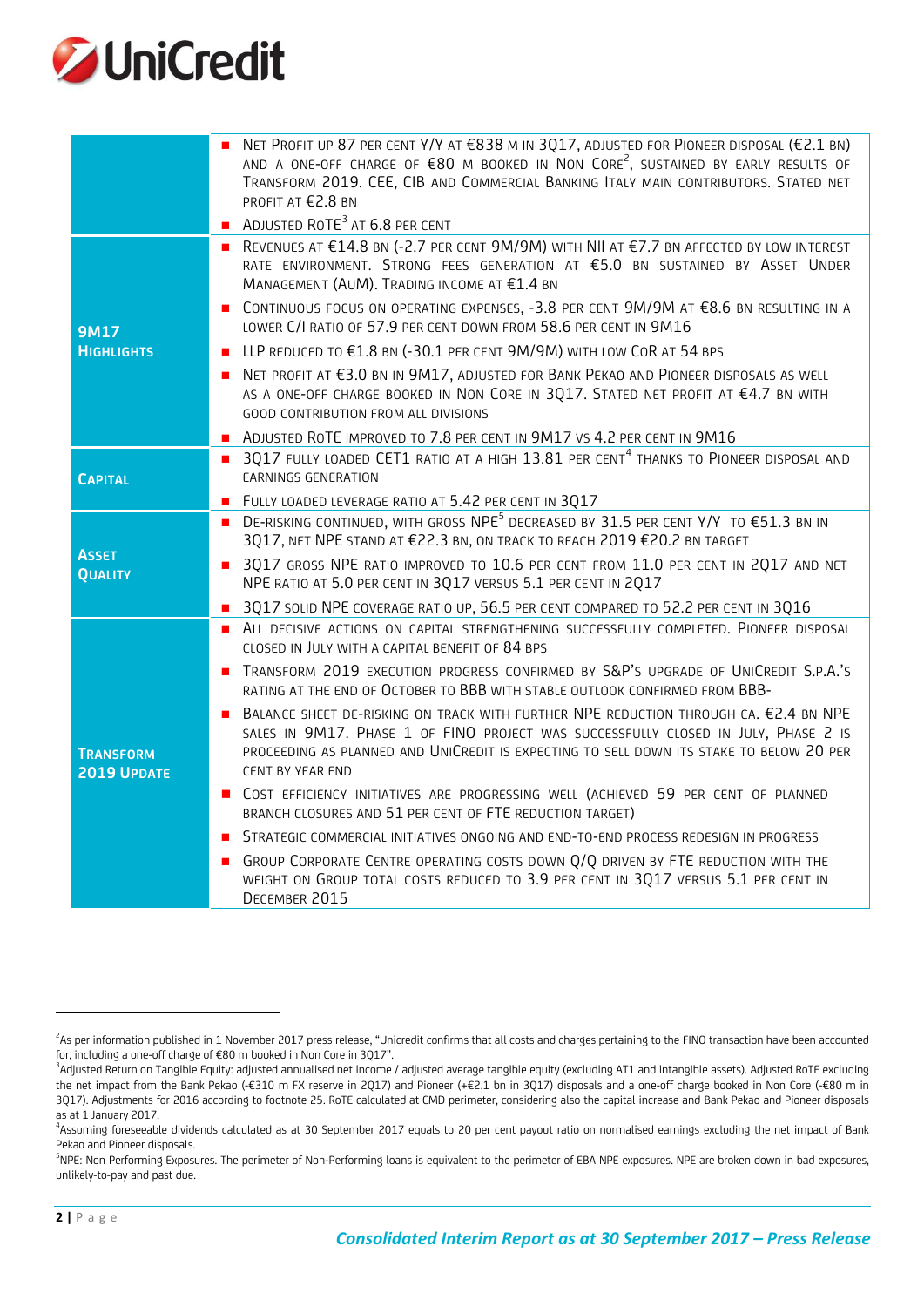

Milan, 9 November 2017: on 8 November 2017, the Board of Directors of UniCredit S.p.A. approved Group's 9M17 results.

Jean Pierre Mustier, Chief Executive Officer of UniCredit S.p.A., commenting on the 3Q17 results: "*In an improving European economic environment and encouraging signs of growth in Italy, our adjusted net profit was up 87 per cent year on year. This is proof certain that our Transform 2019 plan is yielding tangible results and confirms a Group-wide business momentum. Thanks to the decisive actions taken in the last 12 months and the revamp of our networks, we are seeing strong commercial dynamics in all divisions, with clients increasing by 423,000 and with €52 billion in new loan production since the beginning of 2017. UniCredit enjoys a high fully loaded CET1 ratio at 13.81 per cent thanks to the Pioneer disposal and organic earnings generation. We are continuing the de-risking of the balance sheet with net NPEs now at €22.3 billion, close to our 2019 €20.2 billion target. NPE coverage remains solid at 56.5 per cent. Cost of Risk in the quarter is a low 53bps and we estimate it to be between 55 and 60bps for the full year. The progress of Transform 2019, which is thanks to the commitment of all UniCredit employees and the speed at which we are implementing the changes, very much supported S&Ps recent decision to upgrade UniCredit S.p.A's rating to BBB with stable outlook*."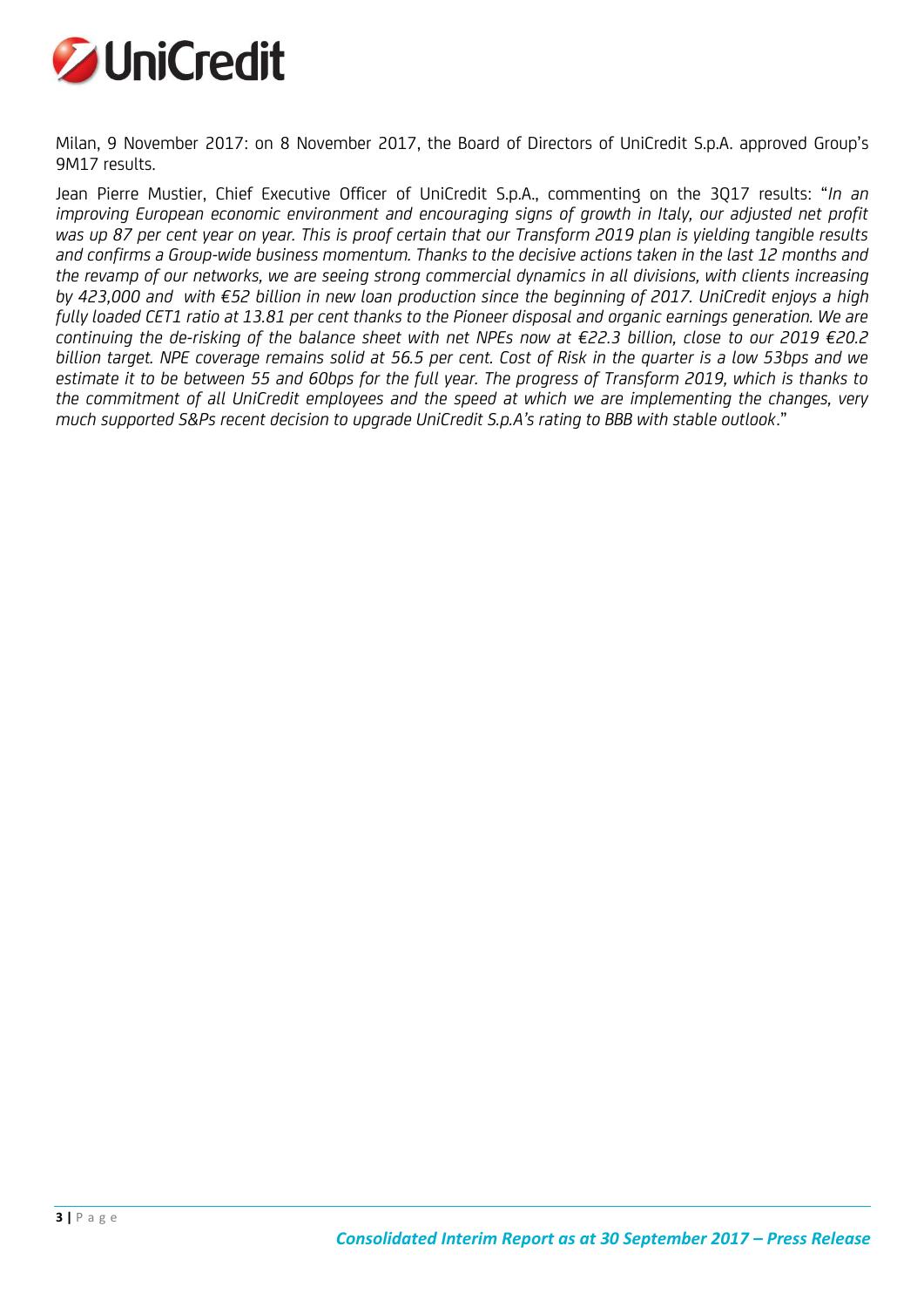

### **TRANSFORM 2019 UPDATE**

Transform 2019 execution is well on track, continuing to deliver tangible results:

 **Strengthen and optimise capital:** all decisive actions to optimise capital successfully completed with the disposal of Pioneer in July which contributed additional 84 bps to the fully loaded CET1 ratio reaching 13.81 per cent in 3Q17.

The successful progress of Transform 2019 was confirmed by S&P's upgrade of UniCredit S.p.A.'s rating at the end of October to BBB with stable outlook confirmed from BBB-.

 **Improve asset quality:** continued balance sheet de-risking with gross NPE further down to €51.3 bn in 3Q17 from €53.0 bn in 2Q17. The risk profile of the Group improved, with gross NPE ratio reduced from 11.0 per cent in 2Q17 to 10.6 per cent in 3Q17. The coverage ratio remained solid at 56.5 per cent in 3Q17 despite deleveraging. Gross NPE disposals continued during the quarter and reached €2.4 bn in 9M17 of which €1.2 bn in Non Core.

Net NPE decreased to €22.3 bn (-3.6 per cent Q/Q, -37.6 per cent Y/Y) on track to reach Transform 2019 target of €20.2 bn. Net NPE ratio stood at 5.0 per cent in 3Q17 (-0.2 p.p. Q/Q, -2.9 p.p. Y/Y).

UniCredit confirms that the first phase of FINO transaction has been closed – as already communicated to the market on 17 July 2017. The second phase of FINO is proceeding as planned and UniCredit is expecting to sell down its stake to below 20 per cent by year end.

 **Transform operating model:** the transformation of the operating model is ahead of plan. Branch closures continued in 3Q17 with 557 branches closed in Western Europe since December 2015, corresponding to 59 per cent of planned closures<sup>6</sup>. .

There was a further drop of 1,223 FTEs<sup>7</sup> during the quarter, equalling a reduction of 7,200 FTEs since December 2015, 51 per cent of the 14,000 planned reductions by 2019.

- **Maximise commercial bank value:** commercial initiatives are progressing and delivering positive results:
	- 9M17 AuM net sales in Italy at €8 bn, up more than twofold versus 9M16, supported by the Amundi partnership;
	- the continued focus on multichannel approach with clients, was underpinned by:
		- $\circ$  number of remote sales on targeted sales $^8$  increased in Italy by 40 per cent Y/Y, reaching 18.6 per cent of sales in 3Q17,
		- o number of online users in CEE increased from 38.2 per cent as at June 2017 to 39.7 per cent as at September, and
		- o number of mobile users in CEE increased from 25.8 per cent as at June 2017 to 28.3 per cent as at September;
	- the end-to-end process optimisation is progressing well and is ahead of plan:
		- o process redesign of first three products (Current Accounts, Credit Cards and Receivable Financing) is delivering tangible results both for clients with an improved customer experience and for UniCredit,

 $^6$ Retail branches in Italy, Germany and Austria as indicated during the Capital Markets Day.

<sup>&</sup>lt;sup>7</sup>Full Time Equivalent. Please consider that Group FTE are shown excluding i) all companies that have been classified under IFRS5 and ii) Ocean Breeze.

 $^8$ Calculated as remote sales (transactions made through ATM, online, mobile or Contact Centre) on total Bank products with a direct selling process.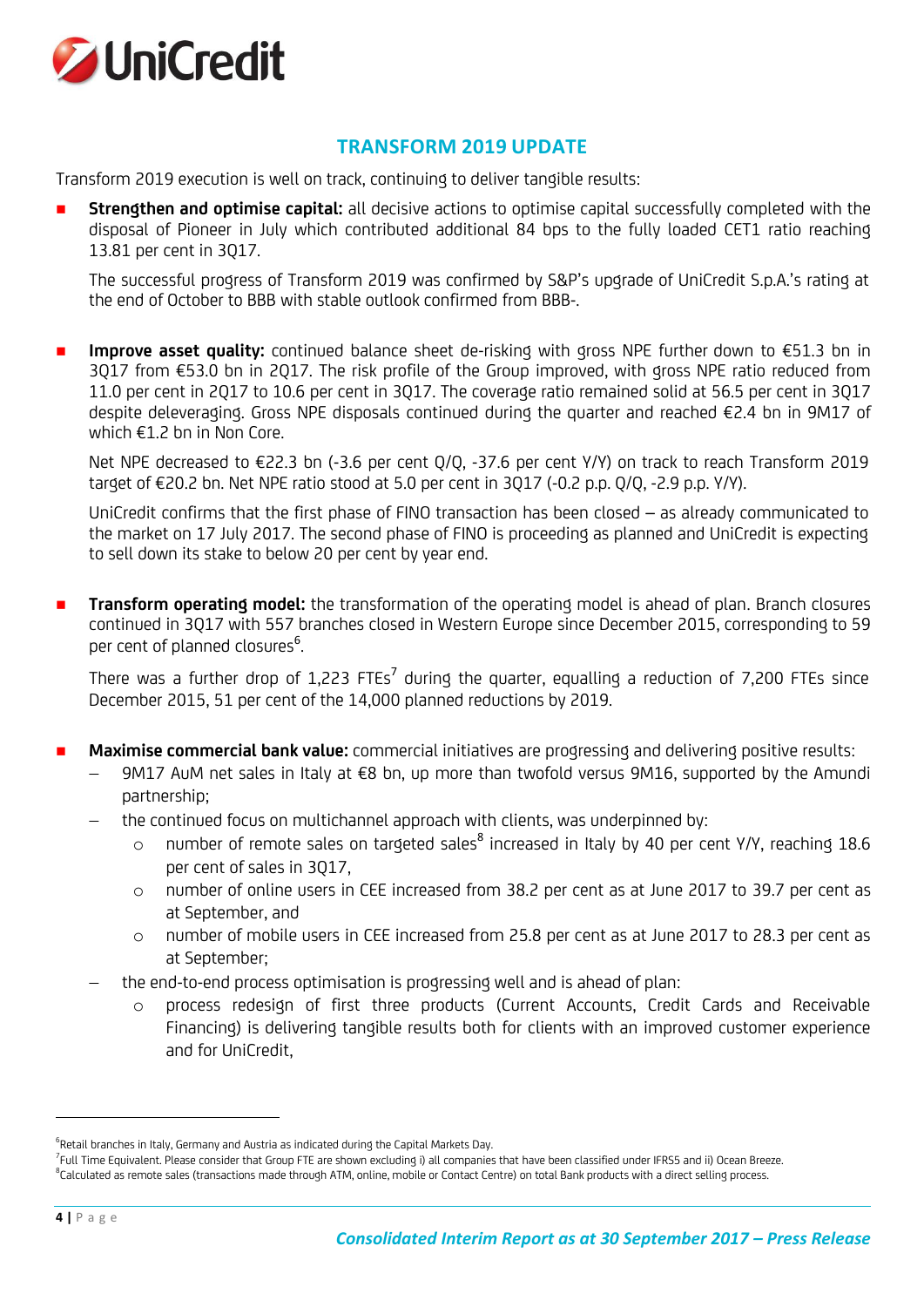

- o three additional process reviews have been launched in June (Residential Mortgages, Advisory and Assets under Management) and are proceeding in line with the plan,
- o the redesign of two further products (Corporate Mortgages and Debit Cards) has just started.

CIB leading market position is confirmed by ranking #2 in "Combined Loans and Bonds in EMEA in EUR" and by ranking #1 in "Syndicated Loans" in Italy, Germany, Austria, by ranking #2 in "Syndicated loans in CEE" and by ranking #1 in "EMEA All Covered Bonds", underlying its strategic position in those market  $se$ gments<sup>9</sup>. .

 **Adopt a lean but steering Group Corporate Centre (GCC):** operating expenses down 8.6 per cent Q/Q to €110 m, combined with a reduction of 188 FTE Q/Q. Since December 2015 FTE down 8.8 per cent (-1,534 FTE). The ratio of GCC costs to Group total costs dropped to 3.9 per cent in 3Q17 (5.1 per cent as at December 2015) versus the 2019 2.9 per cent target.

<sup>9</sup> All league tables were based on Dealogic Analytics source as at 4 October 2017. Period: 1 Jan. – 30 Sep. 2017. Syndicated Loans: Italy , Germany and Austria by number of deals and deal value, CEE by deal value; and EMEA All Covered Bonds by number of deals.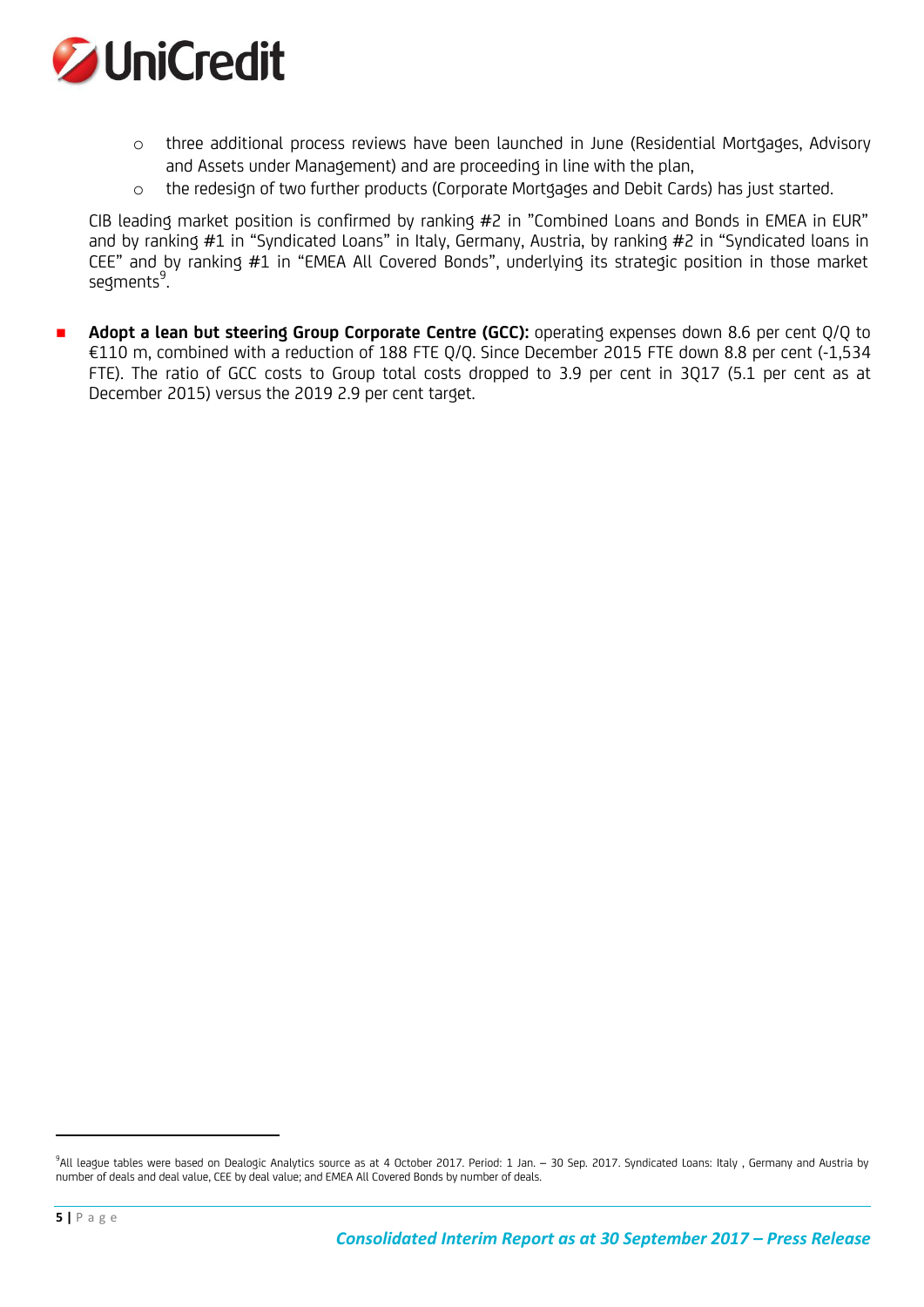

| Euro (m)                   | 9M16     | 9M17     | <b>9M/9M%</b> | 3016     | 2017     | 3017     | $Y/Y$ %  | $Q/Q$ %   |
|----------------------------|----------|----------|---------------|----------|----------|----------|----------|-----------|
|                            |          |          |               |          |          |          |          |           |
| <b>Total Revenues</b>      | 15,190   | 14,776   | $-2.7%$       | 4,835    | 5,076    | 4.646    | $-3.9%$  | $-8.5%$   |
| Operating costs            | $-8,898$ | $-8.557$ | $-3.8%$       | $-2,940$ | $-2,858$ | $-2,813$ | $-4.3%$  | $-1.6%$   |
| <b>LLP</b>                 | $-2,621$ | $-1.833$ | $-30.1%$      | $-977$   | $-564$   | $-598$   | $-38.8%$ | $+6.0%$   |
| Net profit                 | 1,768    | 4,672    | n.m.          | 447      | 945      | 2,820    | n.m.     | n.m.      |
| Adjusted net profit        | 1,739    | 3.000    | +72.5%        | 447      | 1,255    | 838      | $+87.4%$ | $-33.3%$  |
| Fully Loaded CET1 ratio    | 10.82%   | 13.81%   | $+3.0pp$      | 10.82%   | 12.80%   | 13.81%   | $+3.0pp$ | $+1.0$ pp |
| Adjusted RoTE              | 4.2%     | 7.8%     | $+3.5pp$      | 3.0%     | 9.5%     | 6.8%     | $+3.8pp$ | $-2.7pp$  |
| Loans (excl. repos) - bn   | 426      | :421     | $-1.2%$       | 426      | 421      | 421      | $-1.2%$  | $+0.1%$   |
| Gross NPE - bn             | 75       | 劣的       | $-31.5%$      | 75       | 53       | 51       | $-31.5%$ | $-3.2%$   |
| Deposits (excl. repos)- bn | 386      | 399      | $+3.2%$       | 386      | 395      | 399      | $+3.2%$  | $+0.9%$   |
| Cost/income                | 58.6%    | 57.9%    | $-0.7$ pp     | 60.8%    | 56.3%    | 60.5%    | $-0.3pp$ | $+4.2pp$  |
| Cost of risk (bps)         | 77       | 54       | -22           | 85       | 50       | 53.      | $-32$    | $+3$      |

# **UNICREDIT GROUP CONSOLIDATED RESULTS**

**Revenues** totalled €4.6 bn in 3Q17 (-8.5 per cent Q/Q, -3.9 per cent Y/Y) affected by 3Q seasonality of fees and lower trading. Main contributions to revenues came from Commercial Banking Italy, CEE and CIB. Total revenues amounted to €14.8 bn (-2.7 per cent 9M/9M) in 9M17.

**Net interest income (NII)**<sup>10</sup> totalled €2.5 bn in 3Q17 (-5.7 per cent Q/Q or -2.4 per cent excluding 2Q17 one-off Commercial Banking Germany of €90 m, -3.5 per cent Y/Y). On a quarterly basis, reduced deposit rates (+€28 m) and lower cost of term funding (+€7 m) partially offset lower loan dynamics (-€11 m from lower average volumes and -€53 m from the compression of customer rates) combined with higher volumes of deposits (-€3 m). NII commercial dynamics Y/Y were sustained by term funding and reduced deposit rates. The lower contribution from the investment portfolio and markets/treasury activities (-€56 m Q/Q, -€135 m Y/Y) was mainly due to the repositioning of the BTP portfolio to a shorter duration and slower reinvestments. FY17 guidance of NII is confirmed at €10.2 bn.

**Net interest margin**<sup>11</sup> down from 1.38 per cent in 2017 to 1.35 per cent in 3017.

**Customer loans**<sup>12</sup> amounted to €421.1 bn in 3Q17 (flat Q/Q, -1.2 per cent Y/Y). Excluding Non Core, customer loans increased to €405.5 bn in 3Q17 up €1.2 bn and up €2.2 bn before reclassification of €1.0 bn loans to held for sale in Commercial Banking Germany. Loan growth in 4Q17 expected to be higher.

**Customer deposits**<sup>13</sup> totalled €398.6 bn in 3Q17 (+0.9 per cent Q/Q, +3.2 per cent Y/Y). Excluding Non Core, customer deposits increased to €397.6 bn with the highest contributions coming from Commercial Banking Italy with €137.7 bn (+2.2 per cent Q/Q, +7.3 per cent Y/Y), Commercial Banking Germany with €86.3 bn (+3.0 per cent Q/Q, -0.6 per cent Y/Y) and CEE with €60.4 bn (+1.9 per cent Q/Q, +3.9 per cent Y/Y at constant FX).

**Customer spreads**<sup>14</sup> at Group level decreased 3 bps Q/Q and 10 bps Y/Y to 2.50 per cent in 3Q17. This was mainly due to a reduction in customer spreads across all divisions, excluding Commercial Banking Austria and CIB. Customer loan rates are expected to bottom out in the second half of 2018.

<sup>&</sup>lt;sup>10</sup>Contribution from macro hedging strategy on non-naturally hedged sight deposits in 3Q17 at €381 m, +€1.2 m Q/Q and -€10.3 m Y/Y.

<sup>11</sup>Net interest margin calculated as interest income on earning assets minus interest expenses divided by earning liabilities. Value of 1.38 per cent in 2Q17 is calculated net of days effect and 2Q17 one-off in Commercial Banking Germany.

<sup>&</sup>lt;sup>12</sup>End of period accounting volumes calculated excluding repos and, for divisions, excluding also intercompany items. Customer loans including repos amounted to €450.5 bn as at end September 2017 (flat Q/Q, -0.5 per cent Y/Y).

<sup>&</sup>lt;sup>13</sup>End of period accounting volumes calculated excluding repos and for divisions, excluding also intercompany items. Customer deposits including repos amounted to €438.3 bn as at end September 2017 (+1.2 per cent Q/Q, -0.6 per cent Y/Y).

<sup>&</sup>lt;sup>14</sup>Customer spreads defined as the difference between rate on customer loans and rate on customer deposits.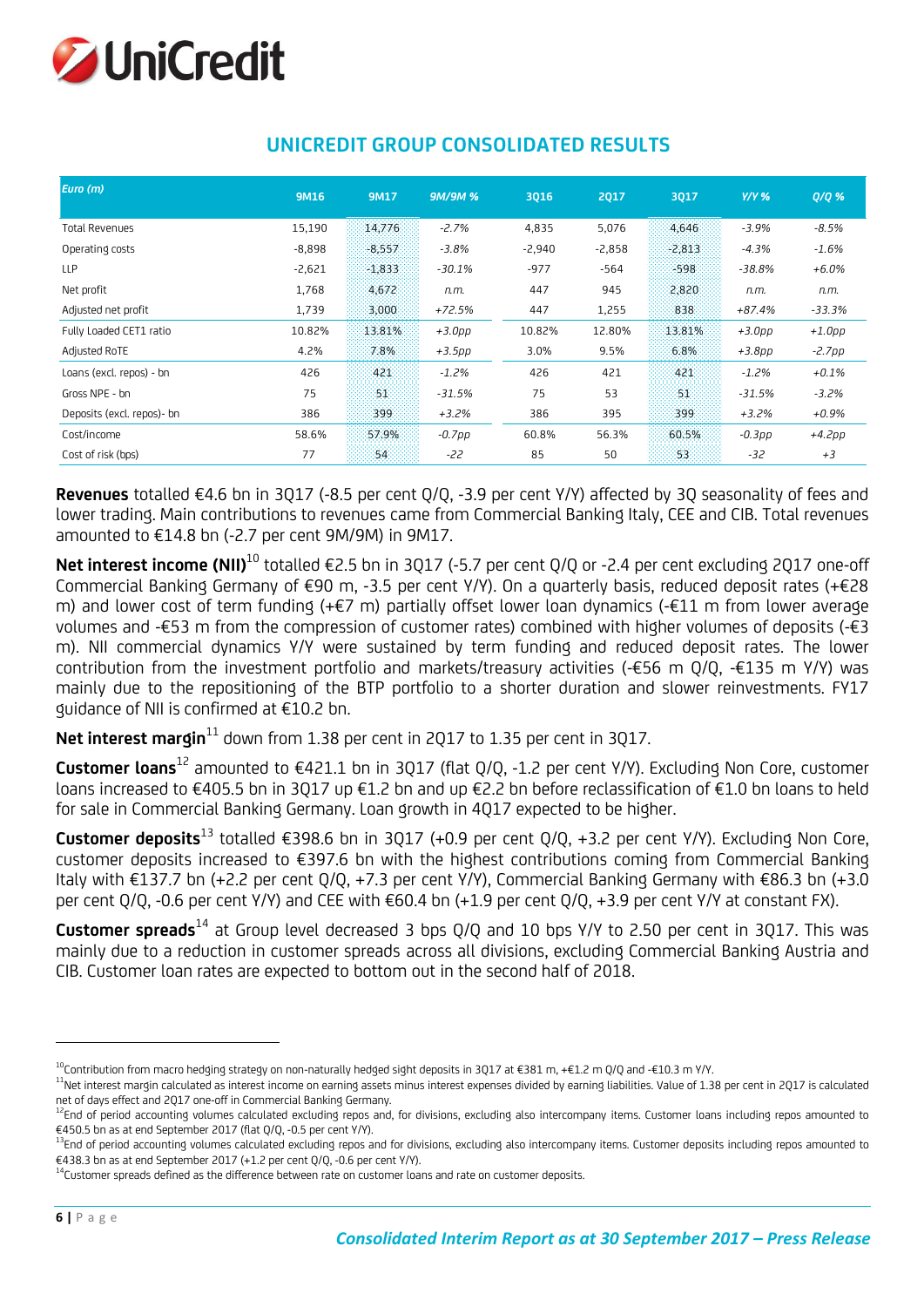

**Dividends and other income**<sup>15</sup> decreased to €165 m in 3Q17 (-10.0 per cent Q/Q, -12.8 per cent Y/Y) mainly due to lower contribution from insurance and other participations. Yapi Kredi contribution amounted to €85 m in 3Q17 (flat Q/Q and -16.7 per cent Y/Y at current FX; +4.1 per cent Q/Q and +3.1 per cent Y/Y at constant FX) sustained by a positive trend in NII and cost optimisation. Dividends and other income totalled €518 m in 9M17 (-25.5 per cent 9M/9M). Yapi Kredi contribution stood at €262 m in 9M17 (-18.3 per cent 9M/9M at current FX and -1.1 per cent 9M/9M at constant FX), improved by +7.7 per cent at constant effect versus 9M16 excluding impact from Visa Europe stake disposal in 2016 $^{16}$ . .

**Fees and commissions** amounted to €1.6 bn in 3Q17, reduced 7.9 per cent Q/Q affected by 3Q seasonality. They increased 4.2 per cent Y/Y thanks to the positive performance of investment and transactional banking fees. In particular:

- the contribution from **investment services fees** reached €638 m in 3Q17, lower compared to the previous quarter (-12.8 per cent Q/Q) affected by lower AuM upfront fees as a result of both lower gross sales, down €3.2 bn to €16.1 bn, and product mix. Investment services fees increased 12.2 per cent Y/Y thanks to continuous transformation of customers liquidity into AuM.
- **Financing services fees** amounted to €396 m in 3Q17, down 12.0 per cent Q/Q affected by weaker capital markets activity and lower fees in structured finance given the very competitive environment. UniCredit's strict risk discipline combined with the competitive environment translated into lower financing fees down 7.5 per cent Y/Y.
- **Transactional fees** increased at €559 m, up 1.9 per cent Q/Q, quarterly sustained by current accounts and payment services and improving 5.2 per cent Y/Y.

Fees and commissions were up 5.5 per cent 9M/9M to €5.0 bn in 9M17.

**Total Financial Assets (TFA)**<sup>17</sup> rose by over €10.1 bn in the quarter to stand at €803.8 bn as at 30 September 2017 (+1.3 per cent Q/Q, +3.4 per cent Y/Y). In particular:

- **Assets under Management (AuM)** amounted to €211.4 bn in 3Q17 increasing both Q/Q and Y/Y (+€4.3 bn and +€15.3 bn respectively) sustained by positive performance across all commercial banks. Net sales amounted to €13.3 bn in 9M17 compared to €6.3 bn for the same period in 2016. In addition, Commercial Banking Italy increased the **AuM/TFA** ratio to 36 per cent as at September 2017 from 34 per cent as at September 2016.
- **Assets under Custody (AuC)** rose to €203.4 bn in 3Q17 slightly up €0.5 bn Q/Q, with increasing AuC in Commercial Banking Germany. AuC dropped €3.6 bn Y/Y as a result of transformation of AuC into AuM.
- **Deposits** totalled €389.0 bn, increasing €5.3 bn Q/Q sustained by positive dynamics in Commercial Banking Italy and Germany and by €14.4 bn Y/Y leveraging on UniCredit's unique commercial network.

**Trading income**<sup>18</sup> reduced to €381 m in 3Q17 (-17.6 per cent Q/Q, -20.3 per cent Y/Y) due to unfavourable sector-wide environment. Trading income was positively affected by gross non-recurring capital gain on disposals in CIB (€87 m) and in Commercial Banking Germany (€39 m). Trading income totalled €1.4 bn in 9M17 (-14.4 per cent 9M/9M).

**Expenses** under strict control at €2.8 bn in 3Q17, down 1.6 per cent compared to previous quarter and 4.3 per cent Y/Y, as a result of continuous focus on cost efficiency. In particular:

 a significant progression was registered in **HR expenses** which were down to €1.7 bn in 3Q17, decreasing 2.3 per cent Q/Q and 4.8 per cent Y/Y, and

<sup>&</sup>lt;sup>15</sup>Include dividends, equity investments evaluated with equity method. Turkey contribution based on a divisional view.

<sup>&</sup>lt;sup>16</sup>Gain from Visa Europe stake disposal amounted to €27 m in 2Q16.

<sup>&</sup>lt;sup>17</sup>It refers to Group Commercial TFA. Non-commercial elements, i.e. Group Corporate Centre, Non-Core, Leasing/Factoring and Market Counterparts, are excluded. Numbers are managerial figures.

<sup>&</sup>lt;sup>18</sup>Value adjustments equal to +€8 m in 3Q17: credit value adjustments of -€5 m, funding value adjustment of +€10 m and fair value adjustment of +€2 m.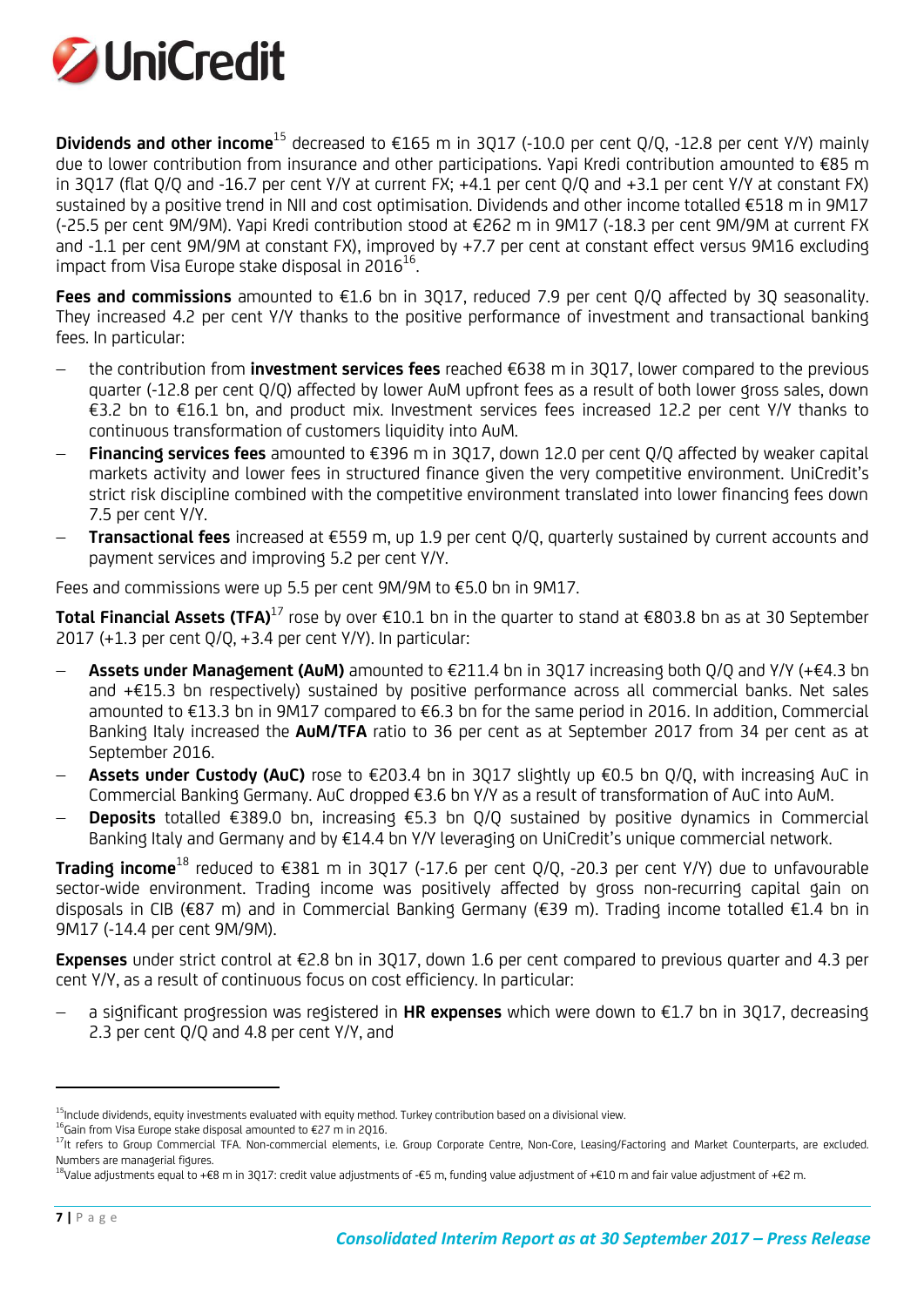

**Non-HR costs**<sup>19</sup> amounted to €1.1 bn in 3Q17, reduced 0.4 per cent Q/Q and 3.5 per cent Y/Y.

The focus on operational efficiency confirmed by a lower number of employees at 94,066 down by 1,223 FTE Q/Q and by 5,117 Y/Y. Branch closures on track, decreasing by 134 units in 3Q17 to 4,975 (of which 3,252 in Western Europe and 1,723 in CEE)<sup>20</sup>. **C/I ratio** amounted to 60.5 per cent in 3Q17 (+4.2 p.p. Q/Q, -0.3 p.p. Y/Y). The cost control progressed in 9M17, with total expenses down 3.8 per cent 9M/9M to €8.6 bn. C/I ratio reduced 0.7 p.p. 9M/9M to 57.9 per cent. FY17 total costs expected to be marginally lower than the €11.7 bn target, despite 4Q seasonality. FY19 total costs target confirmed at €10.6 bn.

**Gross operating profit** reached €1.8 bn in 3Q17 (-17.4 per cent Q/Q, -3.3 per cent Y/Y) and at €6.2 bn in 9M17 (-1.2 per cent 9M/9M).

**LLP** totalled €598 m (+6.0 per cent  $O/O$ , -38.8 per cent  $Y/Y$ ) in 3017, with a quarterly CoR of 53 bps (+3 bps Q/Q, -32 bps Y/Y). LLP amounted to €1.8 bn in 9M17 (-30.1 per cent 9M/9M) and CoR was 54 bps in 9M17 (-22 bps 9M/9M). FY17 CoR is estimated to be between 55 and 60 bps. FY19 CoR target of 49 bps is confirmed.

**Net operating profit** reached €1.2 bn in 3Q17 (-25.3 per cent Q/Q, +34.4 per cent Y/Y) and €4.4 bn in 9M17, increasing 19.5 per cent 9M/9M, confirming the strong underlying business momentum.

**Other charges and provisions** increased to €273 m in 3Q17 (above 100 per cent Q/Q, +10.5 per cent Y/Y) mainly due to i) higher systemic charges up  $\epsilon$ 130 m O/O to  $\epsilon$ 149<sup>21</sup> m, which were affected by Deposit Guarantee Scheme and Voluntary Scheme<sup>22</sup> in Italy and ii) a one-off charge booked in Non Core for €80 m related to the full provisioning of all charges pertaining to UniCredit connected to the FINO deal<sup>23</sup>. In total, other charges and provisions amounted to  $\text{\textsterling}871$  m in 9M17 reducing 21.2 per cent 9M/9M<sup>24</sup>. .

**Income tax** at €181 m in 3Q17 (+27.0 per cent Q/Q, -34.5 per cent Y/Y) and at €543 m in 9M17 (-13.8 per cent 9M/9M).

**Profit from discontinued operations** increased to €2.1 bn in 3Q17 and amounted to €2.2 bn in 9M17, mainly due to net effect of the disposal of Bank Pekao in June and Pioneer in July 2017.

**Group net profit** increased to €2.8 bn in 3Q17. Net profit adjusted for the capital gain from Pioneer disposal (€2.1 bn) and the negative impact from a one-off charge booked in Non Core amounted to €838 m in 3Q17 (- 33.3 per cent Q/Q, +87.4 per cent Y/Y) with adjusted RoTE at 6.8 per cent. Positive operating performances in all divisions, with CEE, CIB and Commercial Banking Italy main contributors to the earnings generation (with a net profit of €413 m, €299 m and €246 m respectively, in 3Q17). Stated net profit amounted to €4.7 bn in 9M17 and to €3.0 bn (+72.5 per cent 9M/9M<sup>25</sup>) adjusted for Bank Pekao and Pioneer disposals and a a one-off charge booked in Non Core in 3Q17. Adjusted RoTE at 7.8 per cent in 9M17 (4.2 per cent in 9M16).

 $24$ Mainly related to the guarantee fees on DTA conversion one-off in 2016.

<sup>&</sup>lt;sup>19</sup>Non HR costs include "other administrative expenses", "recovery of expenses", "amortisation, depreciation and impairment losses on intangible and tangible assets". <sup>20</sup>Branches at Capital Markets Day perimeter. For number of branches at regulatory view please refer to "UniCredit Group: Staff and Branches" table included in this document.

<sup>&</sup>lt;sup>21</sup>3Q17 systemic charqes mainly include Deposit Guarantee Scheme contribution and Voluntary Scheme commitment for a total of €151 m (o/w €133 m in Italy, €8m in Germany and €10 m in CEE).

 $^{22}$ On 2 August 2017, the Board of Directors of UniCredit S.p.A. approved the increase of the total fund of the Voluntary Scheme for €95 m, of which €18 m related to UniCredit Group. This commitment is added to the residual one, equal to €76 m, subscribed and not yet disbursed with reference to the Voluntary Scheme (an instrument introduced by Fondo Interbancario di Tutela dei Depositi – FITD – for the resolution of bank crises through support measures in favor of its member banks, if specific conditions laid down by the legislation occurring). As at 30 September 2017, the commitment is equal to €85 m, of which €52 m already written down.

<sup>&</sup>lt;sup>23</sup>As per information published in 1 November 2017 press release, "Unicredit confirms that all costs and charges pertaining to the FINO transaction have been accounted for, including a one-off charge of €80 m booked in Non Core in 3Q17".

<sup>&</sup>lt;sup>25</sup>In 9M16 non-recurring items were equal to +€29 m, mainly referred to Deferred Benefit Obligations in Austria, integration costs in Italy, extraordinary trading gain, capital gain from the disposal of VISA Europe stake, LLP release, restructuring charges in Italy and guarantee fees for DTA conversion in Italy.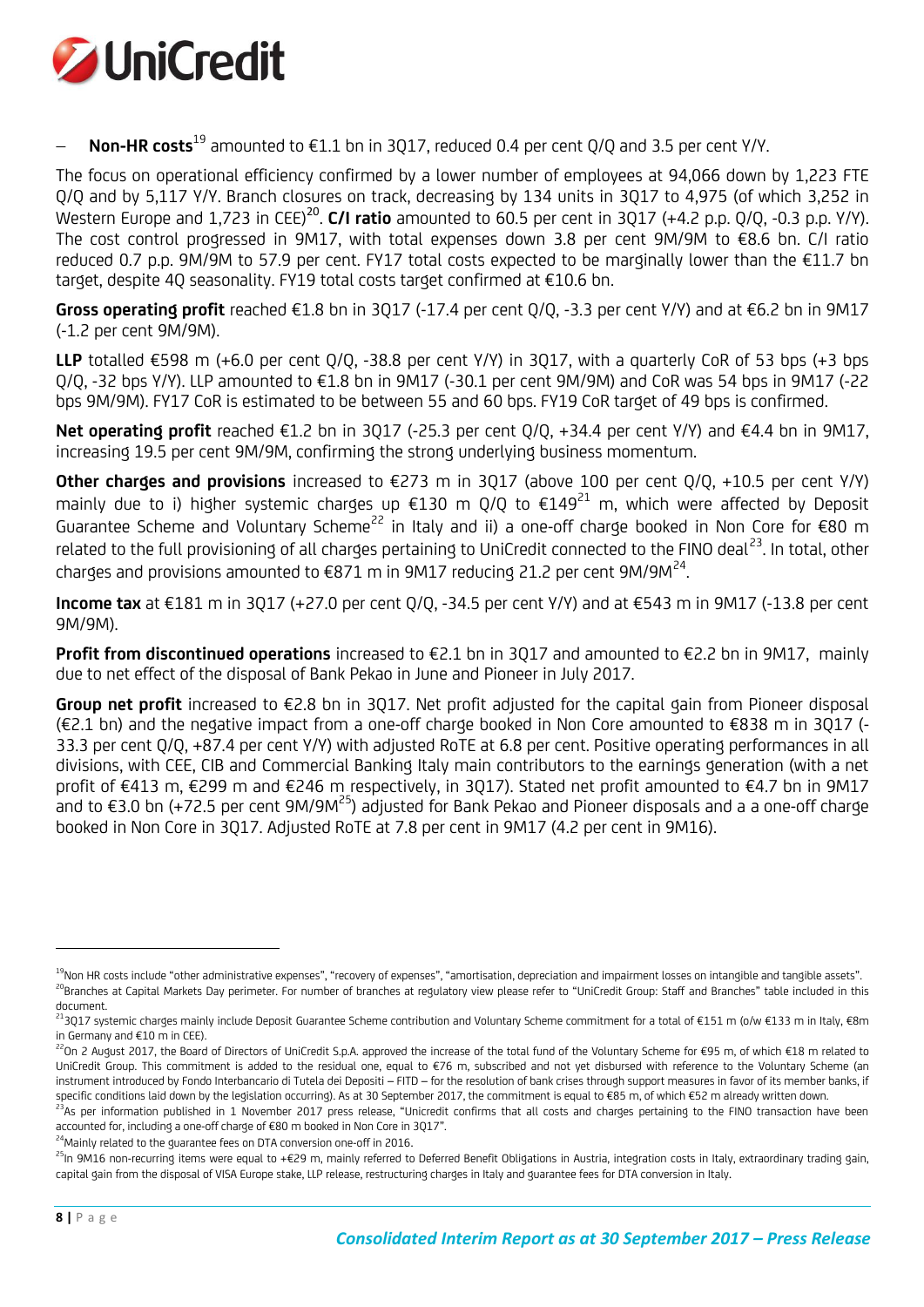

| $(E \text{ million})$          | <b>Bad</b><br>exposures | Unlikely to<br>pay | <b>Non</b><br>performing<br>past-due | <b>Total non</b><br>performing | Perfoming | <b>Total</b><br>Loans |
|--------------------------------|-------------------------|--------------------|--------------------------------------|--------------------------------|-----------|-----------------------|
| As at 09.30.2017               |                         |                    |                                      |                                |           |                       |
| Gross Exposure                 | 29,391                  | 20,486             | 1,402                                | 51,279                         | 430,314   | 481,593               |
| as a percentage of total loans | 6.1%                    | 4.3%               | 0.3%                                 | 10.6%                          | 89.4%     |                       |
| Writedowns                     | 19,468                  | 9,011              | 481                                  | 28,960                         | 2,124     | 31,084                |
| as a percentage of face value  | 66.2%                   | 44.0%              | 34.3%                                | 56.5%                          | 0.5%      |                       |
| Carrying value                 | 9,923                   | 11,475             | 921                                  | 22,319                         | 428,190   | 450,509               |
| as a percentage of total loans | 2.2%                    | 2.6%               | 0.2%                                 | 5.0%                           | 95.1%     |                       |
| As at 12.31.2016               |                         |                    |                                      |                                |           |                       |
| Gross Exposure                 | 31,799                  | 23,165             | 1,378                                | 56,342                         | 421,804   | 478,146               |
| as a percentage of total loans | 6.7%                    | 4.8%               | 0.3%                                 | 11.8%                          | 88.2%     |                       |
| Writedowns                     | 20,854                  | 10,021             | 472                                  | 31,347                         | 2,192     | 33,539                |
| as a percentage of face value  | 65.6%                   | 43.3%              | 34.3%                                | 55.6%                          | 0.5%      |                       |
| Carrying value                 | 10,945                  | 13,144             | 906                                  | 24,995                         | 419,612   | 444,607               |
| as a percentage of total loans | 2.5%                    | 3.0%               | 0.2%                                 | 5.6%                           | 94.4%     |                       |

### **ASSET QUALITY**

**Group gross non performing exposures (NPE)** down 3.2 per cent Q/Q and 31.5 per cent over the last twelve months to €51.3 bn, with a significantly improved **gross NPE ratio** improved significantly to 10.6 per cent in 3Q17 (-0.3 p.p. Q/Q, -4.5 p.p. Y/Y).

Gross NPE disposals progressed during the quarter and reached  $E2.4$  bn in 9M17 of which  $E1.2$  bn in Non Core.

Net NPE decreased to €22.3 bn (-3.6 per cent Q/Q, -37.6 per cent Y/Y) progressing towards the Transform 2019 target of €20.2 bn. Net NPE ratio stood at 5.0 per cent in 3Q17 (-0.2 p.p. Q/Q, -2.9 p.p. Y/Y) with a solid coverage ratio increased to 56.5 per cent in 3Q17 (+0.2 p.p. Q/Q, +4.3 p.p. Y/Y).

**Gross bad loans** further down at €29.4 bn in 3Q17 (-1.8 per cent Q/Q, -41.3 per cent Y/Y) with a coverage ratio at 66.2 per cent (-0.2 p.p. Q/Q, +4.8 p.p. Y/Y). **Gross unlikely to pay** decreased to €20.5 bn (-5.8 per cent Q/Q, - 9.7 per cent Y/Y), with a coverage ratio of 44.0 per cent (+0.4 p.p. Q/Q, +10.0 p.p. Y/Y). **Past due loans** amounted to €1.4 bn in 3Q17 (+8.3 per cent Q/Q, -32.0 per cent Y/Y) with a coverage ratio at 34.3 per cent (almost flat Q/Q, +6.1 p.p. Y/Y).

**Group asset quality excluding Non Core** reported gross NPE down at €22.5 bn in 3Q17 with a gross NPE ratio at 5.0 per cent and coverage ratio at 55.7 per cent. Gross bad loans further reduced to €11.2 bn with a coverage ratio at 69.5 per cent. Gross unlikely to pay down to €10.0 bn with a coverage ratio at 42.8 per cent.

Inflows from performing loans to NPE were significantly reduced from €1.4 bn in 2Q17 to €1.1 bn in 3Q17. The default rate continued to decrease to 1.1 per cent in 3Q17 from 1.3 per cent in 2Q17 reflecting a strong underwriting and monitoring discipline. The cure rate<sup>26</sup> amounted to 7.0 per cent in 3Q17 (vs 4.3 per cent in 3Q16). Unlikely-to-pay migrating to bad loans amounted to €438 m in 3Q17, improving from €490 m in 3Q16.

**Commercial Banking Italy** showed stable gross NPE at €9.6 bn in 3Q17, with a gross NPE ratio at 6.7 per cent and a coverage ratio at 52.0 per cent. Net NPE amounted to €4.6 bn with a net NPE ratio at 3.4 per cent in 3Q17. Gross bad loans were slightly up at €4.6 bn (+2.0 per cent Q/Q, +12.9 per cent Y/Y) and gross unlikely to pay amounted to €4.3 bn (-0.1 per cent Q/Q, +6.9 per cent Y/Y) with an increased coverage ratio of 65.8 per cent and 40.6 per cent respectively, in 3Q17.

Lower inflows to NPE in Commercial Banking Italy of €643 m in 3Q17, confirming positive asset quality trends. The improving trend of default rate is confirmed at 1.9 per cent in 3Q17 down from 2.6 per cent in 3Q16.

<sup>&</sup>lt;sup>26</sup>Back to performing (annualised) on stock of NPE at the beginning of the period.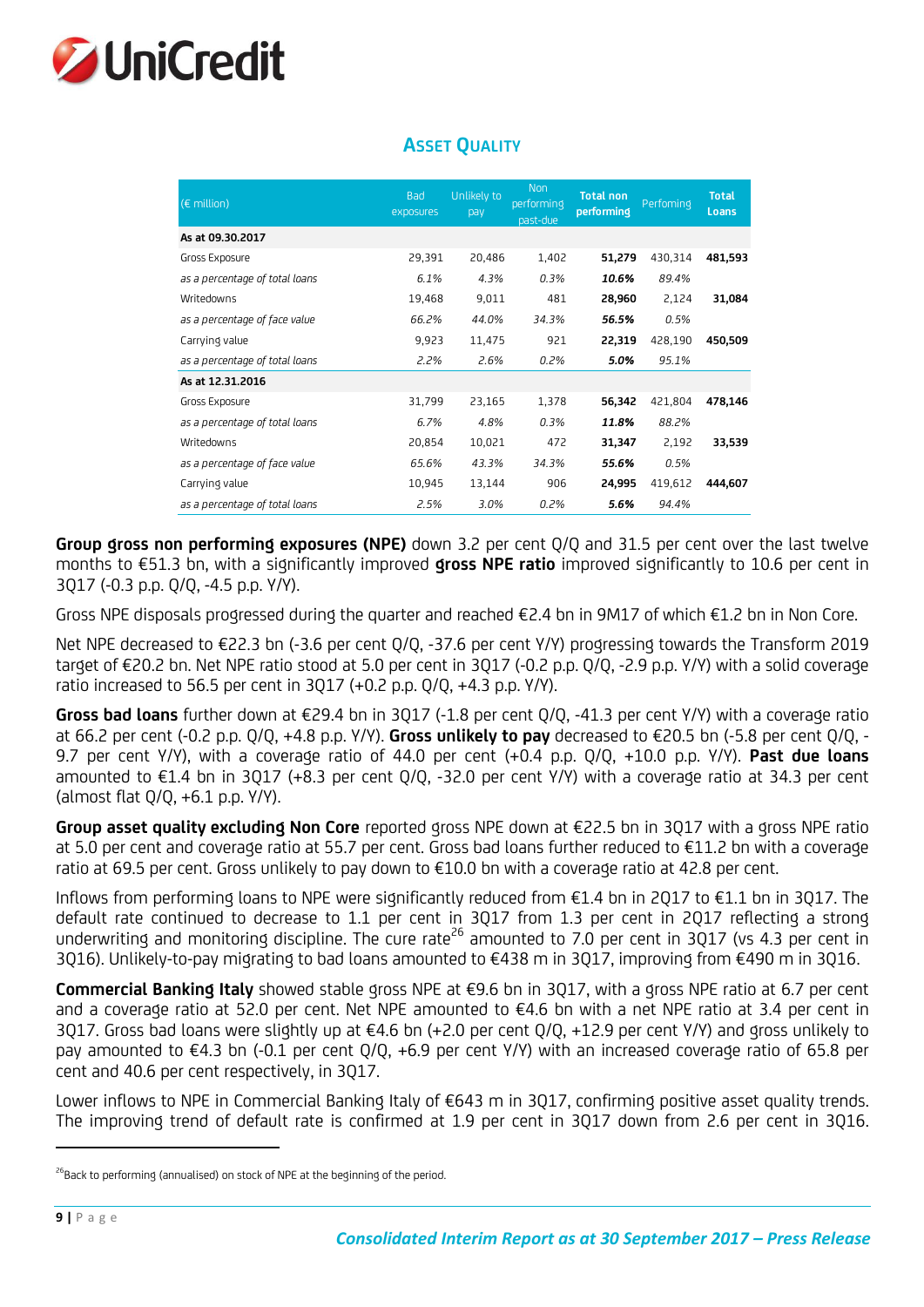

Unlikely-to-pay migrating to bad loans continued to slow (21.5 per cent in 3Q17 vs 23.6 per cent in 2Q17 and 27.8 per cent in 3Q16).

The rundown of the **Non-Core** progressed in the quarter with gross loans down to €32.5 bn in 3Q17 (-€1.3 bn Q/Q, -€23.8 bn Y/Y) thanks to: i) back to Core (€0.3 bn), ii) repayments (ca. €0.1 bn), iii) recoveries (€0.3 bn), iv) write-offs (€0.5 bn) and v) disposals (€0.2 bn). Gross NPE decreased to €28.8 bn in 3Q17 (-3.0 per cent Q/Q and -41.9 per cent Y/Y) and gross NPE ratio came to 88.7 per cent (+0.8 p.p. Q/Q, +0.6 p.p. Y/Y). Net NPE down at €12.4 bn in 3Q17 (-3.1 per cent Q/Q, -46.4 per cent Y/Y) with a net NPE ratio at 78.0 per cent (+1.3 p.p. Q/Q, -0.2 p.p. Y/Y). NPE coverage ratio stood at 57.1 per cent in 3Q17 (+0.1 p.p. Q/Q, +3.6 p.p. Y/Y).

### **CAPITAL & FUNDING**

The decisive actions included in the Transform 2019 plan combined with the positive results at Group level contributed to strengthening the **fully loaded CET1 ratio** to high 13.81 per cent in 3Q17, an improvement by 101 bps compared to 2Q17. CET1 benefitted from the positive contribution of the Pioneer disposal closed in July (+84 bps Q/Q), 3Q17 earnings generation (+22 bps Q/Q) and lower RWA (+8 bps excluding Pioneer disposal) partially offset by dividend accrual and AT1 coupon payments<sup>27</sup> (-5 bps Q/Q), the reserves negative dynamics (-4 bps Q/Q) and other (-4 bps Q/Q).

Expected negative CET1 ratio impact of model changes and procyclicality in 4Q17 of 30 to 40 bps and of IFRS9 first time adoption on 1 January 2018 of 38 to 42 bps.

In 3Q17, **transitional CET1 ratio** increased to 13.94 per cent, **transitional Tier 1 ratio** stood at 15.32 per cent and **transitional Total Capital ratio** at 18.19 per cent. All ratios are confirmed well above the capital requirements $28$ . .

**RWA** transitional reduced to €350.0 bn in 3Q17 decreasing by €2.6 bn since June 2017. In particular excluding €0.6 bn of RWA decrease related to Pioneer disposal, credit RWA were down €2.2 bn in the quarter thanks to business evolution (-€1.8 bn Q/Q as a results of improving mix portfolio), business actions (-€0.5 bn Q/Q), FX effect (-€1.4 bn Q/Q mainly due to depreciation of Turkish Lira and US dollar) and other credit risks (-1.9 bn Q/Q mostly related to disposals and consolidation effects due to the sale of Pioneer). These were partially offset by procyclicality & models and regulation (+€3.4 bn)<sup>29</sup>. Market RWA down €0.7 bn Q/Q thanks also to change in FX risk calculation. Operational RWA increased €0.9 bn Q/Q due to reduced diversification effects upon disposal of Pioneer.

**Fully loaded leverage ratio** increased to 5.42 per cent in 3Q17 (+33 bps Q/Q, +93 bps Y/Y) mainly thanks to Pioneer disposal along with CET1 improvements. **Transitional leverage ratio** at 5.60 per cent in 3Q17 (+33 bps Q/Q, +90 bps Y/Y).

**Funding plan 2017** was executed for about €16.7 bn at the end of September. TLTRO II overall outstanding amount is equal to  $E$ 51.2 bn on a consolidated basis<sup>30</sup>. .

<sup>&</sup>lt;sup>27</sup>Assuming foreseeable dividends calculated as at 30 September 2017 equals to 20 per cent payout ratio on normalised earnings excluding Bank Pekao and Pioneer disposals. Coupons on AT1 instruments paid in 3Q17 equal to €34 m before tax.

 $^{28}$ Transitional capital requirements and buffers for UniCredit Group as at 30 September 2017: 8.78 per cent CET1 ratio (4.5 per cent P1 + 2.5 per cent P2 + 1.78 per cent combined capital buffer); 10.28 per cent T1 ratio (6 per cent P1 + 2.5 per cent P2 + 1.78 per cent combined capital buffer); 12.28 per cent Total Capital ratio (8 per cent P1 + 2.5 per cent P2 + 1.78 per cent combined capital buffer).

<sup>&</sup>lt;sup>29</sup>Business evolution: changes related to loan evolution. <u>Business actions</u>: initiatives to proactively decrease RWA (e.g. securitisations, changes in collaterals). <u>Models</u>: methodological changes to existing or new models. Procyclicality: change in macro-economic framework or client's credit worthiness. Regulation: changes in regulation (e.g. CRR or CRD). FX: : impact from other exposures in foreign currencies.

 $^{30}$ Breakdown by country: €33.6 bn have been taken in Italy, €12.6 bn in Germany, €4.0 bn in Austria, €0.9 bn in CEE.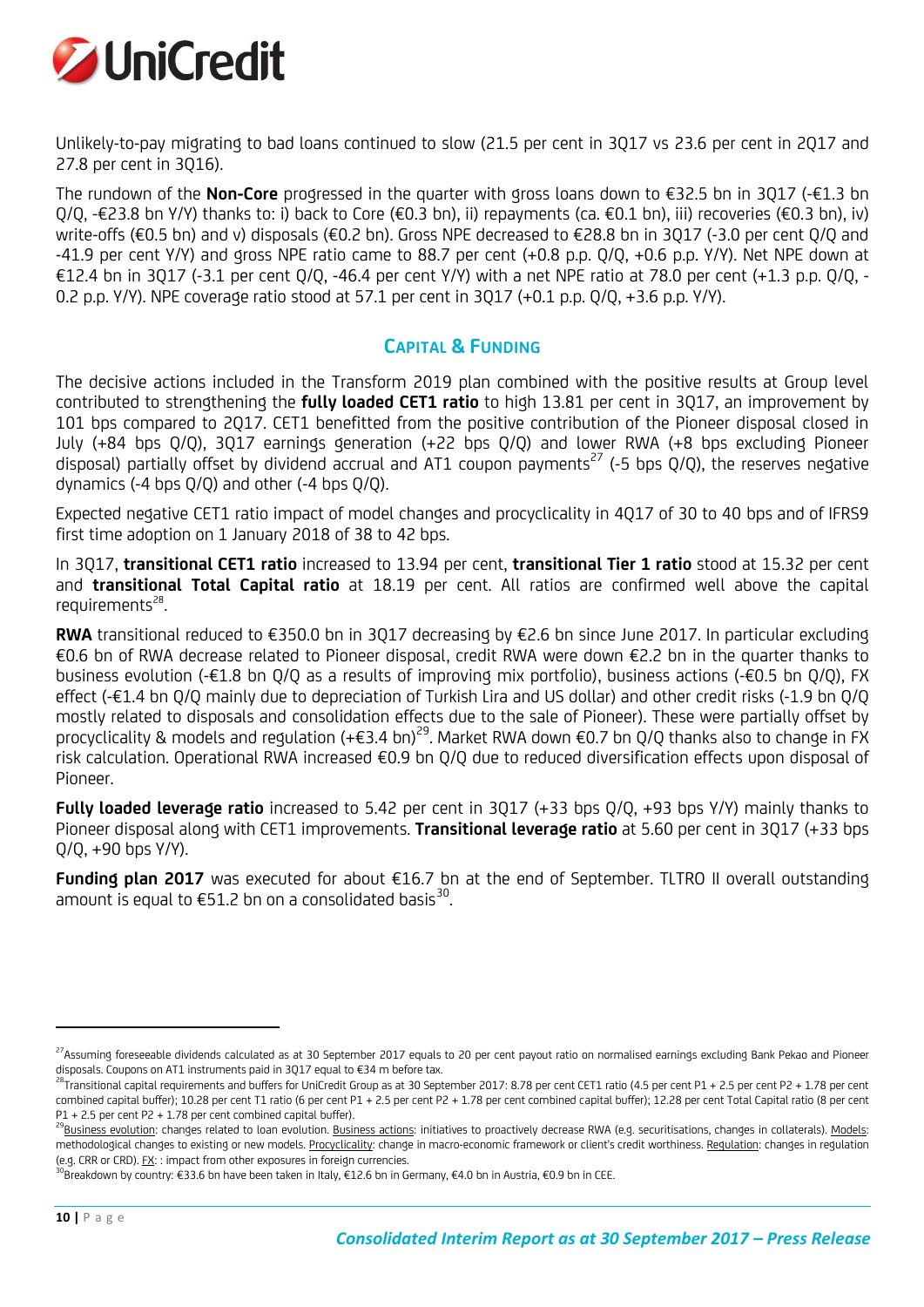

# **DIVISIONAL QUARTERLY HIGHLIGHTS**<sup>31</sup>

| Euro $(m)$             | 9M16  | 9M17     | <b>9M/9M%</b> | 3016  | 2017  | 3017  | $Y/Y$ %   | $Q/Q$ %   |
|------------------------|-------|----------|---------------|-------|-------|-------|-----------|-----------|
| Total revenues         | 5.756 | $-5.542$ | $-3.7%$       | 1,835 | 1,927 | 1.759 | $-4.1%$   | $-8.7%$   |
| Gross operating profit | 2,297 | 2.195    | $-4.5%$       | 696   | 805   | 651   | $-6.4%$   | $-19.1%$  |
| Net operating profit   | 1,586 | 1516     | $-4.4%$       | 456   | 578   | 441   | $-3.1%$   | $-23.7%$  |
| Net profit             | 826   | 881      | $+6.7%$       | 226   | 323   | 246   | $+8.6%$   | $-24.0%$  |
| RoAC                   | 10.4% | 11.7%    | $+1.3pp$      | 8.3%  | 12.8% | 9.7%  | $+1.4$ pp | $-3.1$ pp |
| Cost/income            | 60.1% | 60.4%    | $+0.3$ pp     | 62.1% | 58.2% | 63.0% | $+0.9$ pp | $+4.8pp$  |
| Cost of risk (bps)     | 70    | 66.      | -3            | 70    | 66    | 61.   | -9        | -5        |
|                        |       |          |               |       |       |       |           |           |

### **COMMERCIAL BANKING ITALY**

Revenues amounted to €1.8 bn in 3Q17 (-8.7 per cent Q/Q, -4.1 per cent Y/Y) and at €5.5 bn in 9M17 (-3.7 per cent 9M/9M). In particular:

- NII contributed with  $\epsilon$ 907 m in 3017, reduced 1.8 per cent 0/0 and 7.1 per cent Y/Y due to a persistent negative rates scenario and continuous market pressure on customer spreads. NII down 7.5 per cent to €2.8 bn in 9M17;
- robust fee generation reaching €861 m in 3Q17, up 3.5 per cent Y/Y thanks to higher investment services fees (+12.9 per cent Y/Y). Fees reduced Q/Q due to seasonality mainly affecting up-front investment and financing services fees. Sound fees performance was confirmed in 9M17 at €2.8 bn (+4.0 per cent 9M/9M) sustained by higher investment products (+7.5 per cent 9M/9M).

The Italian network transformation is showing early results and supported the new client acquisition in the first nine months (c. 260,000 gross new clients YTD).

Operating costs under control at €1.1 bn in 3Q17, down 1.2 per cent Q/Q and 2.8 per cent Y/Y. For 9M17, operating costs decreased to €3.3 bn in 9M17 (-3.2 per cent 9M/9M). In particular, staff expenses dropped to €626 m in 3Q17 (-1.3 per cent Q/Q, -3.9 per cent Y/Y), due to a decrease of over 700 FTE Q/Q. Non HR cost under control at €108m (-3.9 per cent Q/Q, -1.4 per cent Y/Y). The branch reduction program continued with 90 branches closed Q/Q. C/I ratio at 63.0 per cent in 3Q17 and 60.4 per cent in 9M17.

LLP reduced to €210 m (-7.7 per cent Q/Q, -12.7 per cent Y/Y) in 3Q17 thanks to disciplined monitoring activity and the good quality of the loan book. CoR improved to 61 bps in 3Q17 (-5 bps Q/Q, -9 bps Y/Y) and reduced to 66 bps in 9M17.

Commercial Banking Italy net profit came to €246 m in 3Q17 reducing 24.0 per cent Q/Q, affected also by higher systemic charges (+€67 m Q/Q) mainly related to the Deposit Guarantee Scheme, but improving 8.6 per cent Y/Y. Return on allocated capital (RoAC) was at 9.7 per cent in 3Q17. Net profit up 6.7 per cent in 9M17 to €881 m with a RoAC of 11.7 per cent.

<sup>&</sup>lt;sup>31</sup>Please consider that all divisional figures in "Divisional Quarterly Highlights" represent the contribution of each division to Group data.

Please note that Return on Allocated Capital related to each division and showed in this section is calculated as: Annualised net profit / Allocated Capital. Allocated capital based on RWA equivalent figures calculated with a CET1 ratio target of 12.5 per cent as for plan horizon, including deductions for shortfall and securitisations.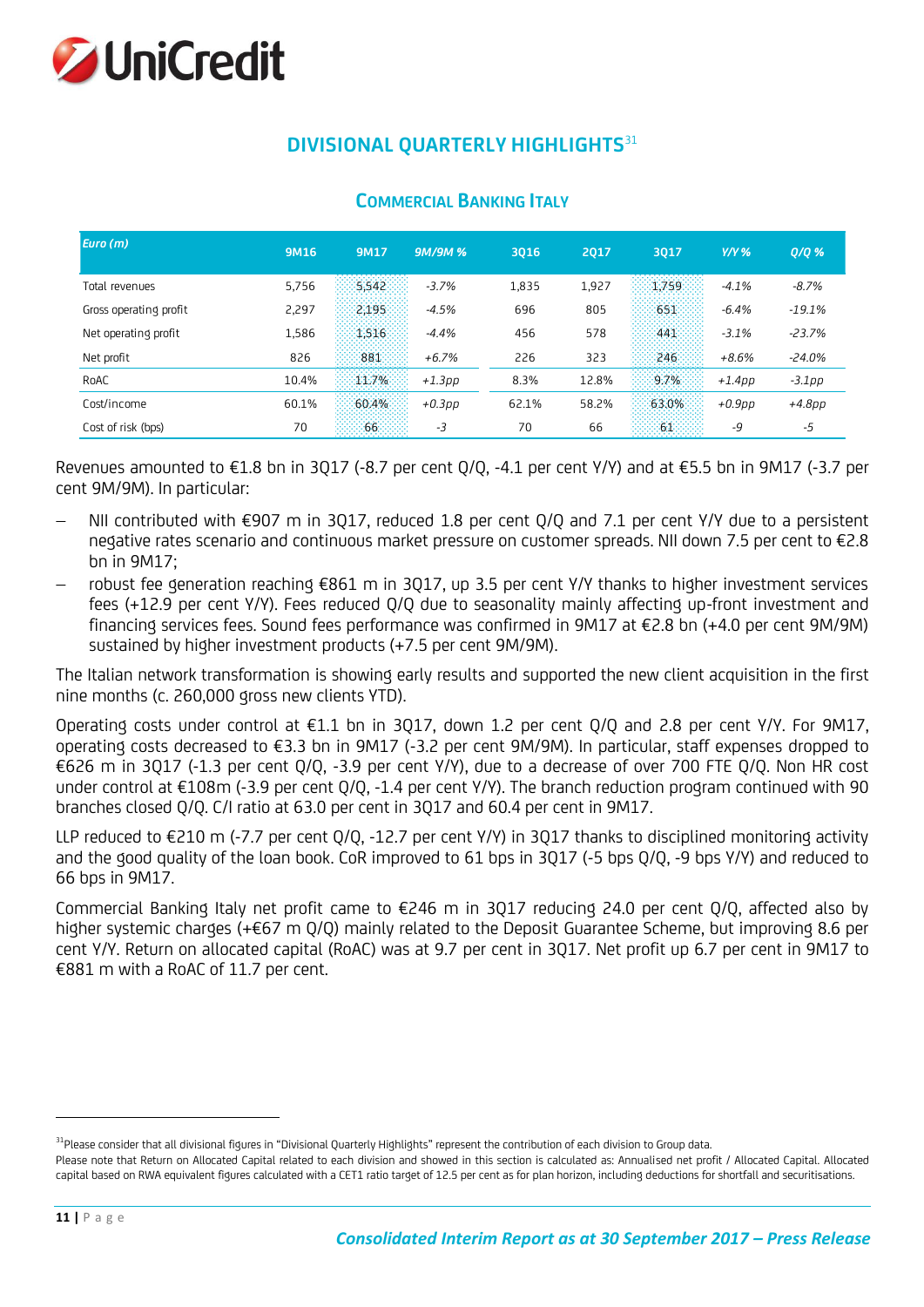

| Euro (m)               | 9M16  | 9M17       | 9M/9M%     | 3016  | 2017  | 3017                 | $Y/Y$ %    | $Q/Q$ %  |
|------------------------|-------|------------|------------|-------|-------|----------------------|------------|----------|
| Total revenues         | 1,856 | 2.091      | $+12.7%$   | 597   | 731   | 660                  | $+10.6%$   | $-9.7%$  |
| Gross operating profit | 421   | 700.       | $+66.4%$   | 122   | 268   | 206                  | $+68.7%$   | $-23.2%$ |
| Net operating profit   | 429   | 647        | $+51.0%$   | 101   | 236   | 206                  | n.m.       | $-12.8%$ |
| Net profit             | 269   | 506        | $+88.1%$   | 68    | 238   | 156                  | n.m.       | $-34.6%$ |
| RoAC                   | 6.6%  | 14.5%      | $+7.9$ pp  | 4.7%  | 20.8% | 13.4%                | $+8.7$ pp  | -7.3pp   |
| Cost/income            | 77.3% | 66.5%      | $-10.8$ pp | 79.5% | 63.3% | 68.8%                | $-10.8$ pp | $+5.5pp$ |
| Cost of risk (bps)     | $-1$  | 9.777<br>. | $+10$      | 10    | 16    | -93<br>Colorado<br>. | $-10$      | -16      |
|                        |       |            |            |       |       |                      |            |          |

### **COMMERCIAL BANKING GERMANY**

In 3Q17, Commercial Banking Germany benefitted from two non-recurring items:

- a gross capital gain on disposal of €39 m impacting the trading income line, and
- a CoR at zero as a result of write-backs.

Revenues totalled €660 m in 3Q17 (-9.7 per cent Q/Q, +10.6 per cent Y/Y) and €2.1 bn in 9M17 (+12.7 per cent 9M/9M). In particular, NII amounted to €390 m in 3Q17 almost flat Q/Q excluding €90 m of positive nonrecurring item in 2Q17. NII increased 4.4 per cent Y/Y and 10.6 per cent in 9M17 reaching €1.3 bn.

Fees amounted to €178 m, reducing Q/Q and Y/Y affected by lower demand for structured finance products due to seasonality. AuM volumes increased 2 per cent Q/Q reaching €28 bn in 3Q17.

Number of gross new clients amounted to 37,000 YTD.

Operating expenses down to €454 m in 3Q17 (-1.8 per cent Q/Q, -4.4 per cent Y/Y). FTEs went down by 200 Q/Q when excluding the hiring of 150 apprentices in 3Q17. C/I ratio amounted to 68.8 per cent in 3Q17 improving 10.8 p.p. Y/Y and by 3.4 p.p. Q/Q excluding the non-recurring item impacting NII in 2Q17. Costs down 3.1 per cent in the first nine months versus 9M16 to €1.4 bn.

No LLP in the quarter and CoR stood at 0 bps (-16 bps Q/Q, -10 bps Y/Y) as a consequence of some write backs. LLP amounted to €53 m in 9M17 with a CoR of 9 bps.

Net profit amounted to €156 m in 3Q17 (-34.6 per cent Q/Q), benefitting from €38 m net capital gain on disposals. Excluding 2Q17 and 3Q17 non-recurring items<sup>32</sup>, net profit improved 75 per cent Q/Q and 74 per cent Y/Y. RoAC amounted to 13.4 per cent and on normalised basis reached 10.1 per cent in 3Q17. Net profit increased to €506 m in 9M17 (+88.1 per cent 9M/9M) with a RoAC of 14.5 per cent 9M/9M. Normalised<sup>33</sup> RoAC amounted to 8.2 per cent in 9M17.

 $32$ 2017 one offs on net profit (+€170 m) related to the release of a tax provision.

 $^{33}$ Normalised RoAC for a net capital gain on disposal in 3Q17 (+€38 m) and 2Q17 one offs on net profit (+€170 m) related to the release of a tax provision.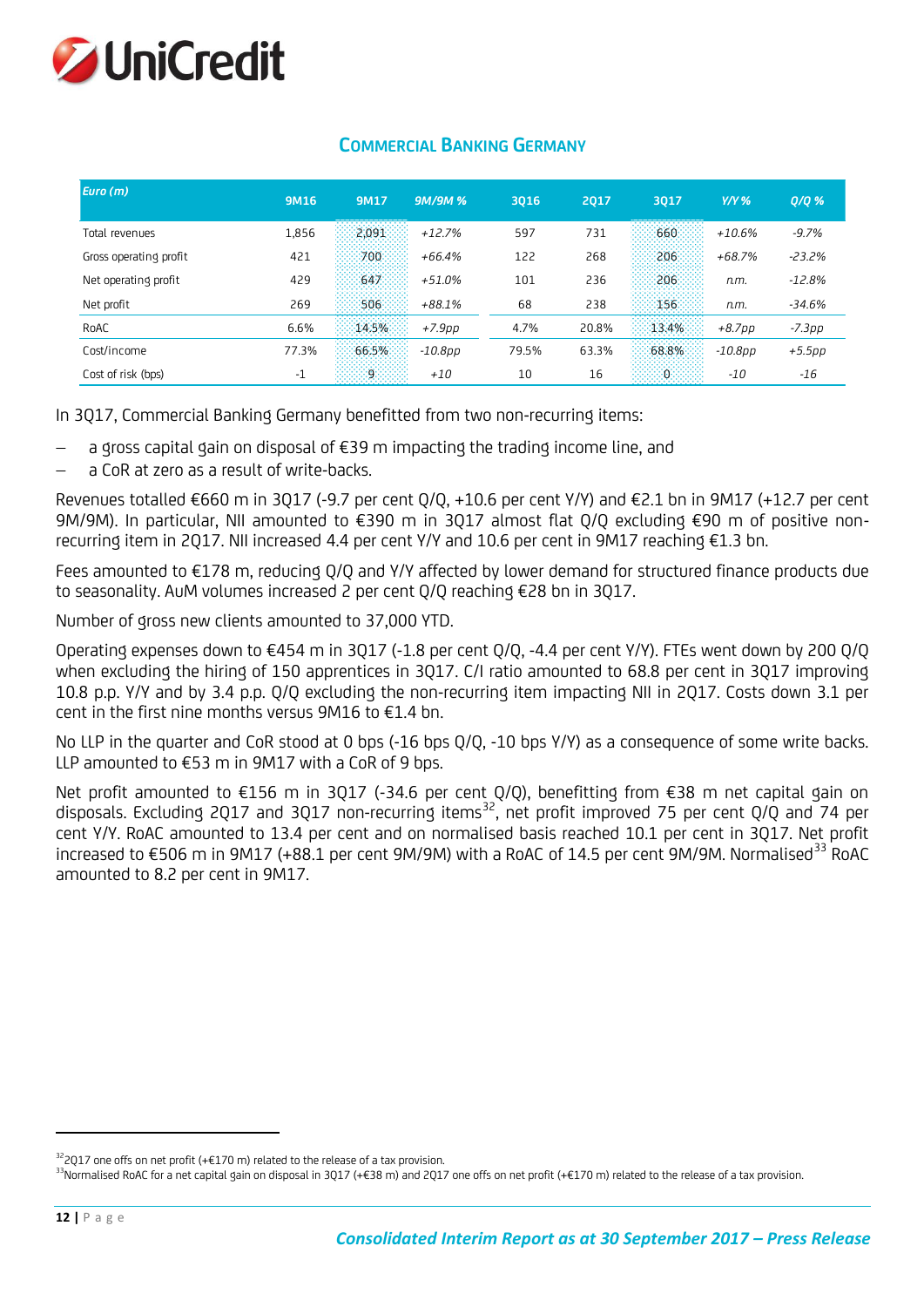

| Euro (m)               | 9M16    | 9M17  | <b>9M/9M%</b> | 3016  | 2017  | 3017  | $Y/Y$ %    | $Q/Q$ %   |
|------------------------|---------|-------|---------------|-------|-------|-------|------------|-----------|
| Total revenues         | 1,238   | 1.153 | $-6.9%$       | 412   | 402   | 385   | $-6.5%$    | $-4.4%$   |
| Gross operating profit | 311     | 337   | $+8.3%$       | 117   | 130   | 124   | $+6.3%$    | $-4.7%$   |
| Net operating profit   | 339     | 404   | $+19.4%$      | 138   | 160   | 410.  | $-20.1%$   | $-31.5%$  |
| Net profit             | $-20$   | 461   | n.m.          | 98    | 205   | 188   | $+91.7%$   | $-8.6%$   |
| RoAC                   | $-1.7%$ | 21.2% | +22.9pp       | 12.3% | 28.2% | 26.7% | $+14.4$ pp | $-1.4pp$  |
| Cost/income            | 74.9%   | 70.8% | -4.1pp        | 71.6% | 67.6% | 67.7% | $-3.9pp$   | $+0.1$ pp |
| Cost of risk (bps)     | -8      | $-19$ | $-12$         | $-17$ | $-25$ | 12    | $+29$      | $+38$     |

### **COMMERCIAL BANKING AUSTRIA**

In 3Q17, Commercial Banking Austria benefitted from some positive non-recurring items, mainly related to:

- a positive non-recurring item impacting NII for €14 m, and
- a net capital gain of €51 m on the sale of a real estate asset previously classified as held for sale.

Revenues amounted to €385 m in 3Q17 (-4.4 per cent Q/Q, -6.5 per cent Y/Y) with increasing NII and an encouraging development of fees in the quarter. In particular the positive quarterly trend in NII was supported by the previously mentioned positive one-off. NII remained flat in the quarter net of one-offs. The positive development of fees, up 3.6 per cent Y/Y, was driven by investment fees thanks to AuM volumes growth of 6.3 per cent Y/Y. Fees decreased Q/Q as a result of 3Q seasonality. Revenues came to €1.2 bn in 9M17 (-6.9 per cent 9M/9M).

Number of gross new clients amounted to c. 39,000 YTD.

Total expenses dropped further by 4.2 per cent Q/Q and 11.7 per cent Y/Y to €261 m in 3Q17, thanks to lower HR costs (-9.7 per cent Q/Q, -9.2 per cent Y/Y). C/I ratio came to 67.7 per cent in 3Q17, almost in line with the previous quarter and improving 3.9 p.p. Y/Y. Total expenses decreased by 11.9 per cent 9M/9M to €816 m, reflecting the strict cost management, the decreases of retail branches and FTE reduction.

In 3Q17, LLP amounted to €14 m with a positive CoR at 12 bps after 1H17 net write backs.

Net profit was at €188 m in 3Q17 (-8.6 per cent Q/Q, +91.7 per cent Y/Y). Net profit increased to €461 m in 9M17 (above 100 per cent 9M/9M) with a RoAC of 21.2 per cent. Normalised<sup>34</sup> RoAC was at 17.3 per cent in 9M17 net of non-recurring items.

<sup>&</sup>lt;sup>34</sup>Normalised RoAC for disposals (+€65 m) and the release of a tax provision (+€17 m) in 3Q17 (total of +€82 m).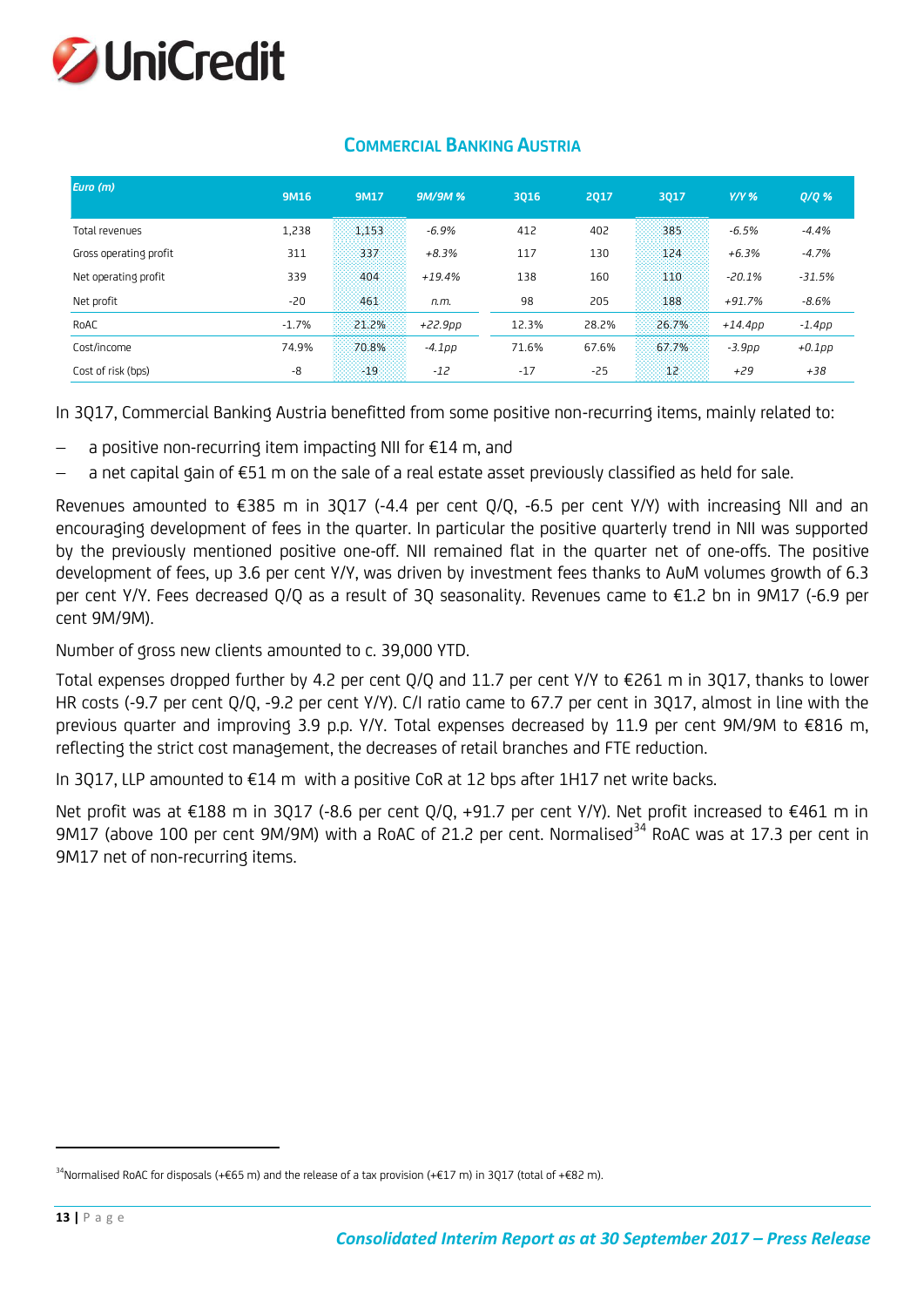

### **CEE**<sup>35</sup>

| Euro $(m)$             | 9M16  | 9M17  | <b>9M/9M%</b> | 3016  | 2017  | 3017  | $Y/Y$ %   | $Q/Q$ %   |
|------------------------|-------|-------|---------------|-------|-------|-------|-----------|-----------|
| Total revenues         | 3,167 | 3.183 | $-0.9%$       | 1,057 | 1.074 | 1.040 | $-1.0%$   | $-1.7%$   |
| Gross operating profit | 2,042 | 2,038 | $-0.8%$       | 674   | 686   | 663   | $+0.3%$   | $-1.5%$   |
| Net operating profit   | 1,565 | 1611  | $+3.1%$       | 522   | 605   | 503   | $-1.4%$   | $-15.2%$  |
| Net profit             | 1,211 | 1.239 | $+4.2%$       | 437   | 495   | 413   | $-0.7%$   | $-14.6%$  |
| RoAC                   | 13.5% | 14:4% | $+0.9$ pp     | 14.6% | 17.4% | 14.7% | $+0.2$ pp | -2.6рр    |
| Cost/income            | 35.5% | 36.0% | $+0.5$ pp     | 36.2% | 36.1% | 36.2% | $-0.1$ pp | $+0.1$ pp |
| Cost of risk (bps)     | 109   | 94.   | $-15$         | 102   | 53    | 106   | $+5$      | $+53$     |
|                        |       |       |               |       |       |       |           |           |

Revenues amounted to  $E1.0$  bn in 3017 (-1.7 per cent  $O/O$ , -1.0 per cent Y/Y) with a resilient net interest income of €645 m in 3Q17 (+2.2 per cent Q/Q, -0.5 per cent Y/Y) with lower cost of funding offsetting the pressure on loan interest rates. Fee income amounted to €217 m in 3Q17, affected by quarterly seasonality but improving 2.0 per cent Y/Y, supported by transactional banking activity. Trading activity was lower during the quarter and contributed with €75 m in 3Q17 (-32.6 per cent Q/Q, -4.4 per cent Y/Y). Revenues reached €3.2 bn in 9M17 (-0.9 per cent 9M/9M) sustained by a strong fee dynamic (+4.4 per cent 9M/9M). Excluding the disposal of Visa Europe stake, revenues increased 3.0 per cent 9M/9M<sup>36</sup>.

Operating expenses further reduced to  $\epsilon$ 376 m (-2.0 per cent Q/Q, -3.2 per cent Y/Y) mainly thanks to lower Non-HR costs. C/I ratio was almost flat at 36.2 per cent in 3Q17. Operating expenses reduced to €1.1 bn in 9M17 (-1.2 per cent 9M/9M).

The client base continued to increase since the beginning of the year (number of clients increased by c. 439,000 YTD<sup>37</sup>), in line with Transform 2019 plan.

LLP increased to €161 m in 3Q17 (above 100 per cent Q/Q, +6.3 per cent Y/Y) with a CoR of 106 bps (+53 bps Q/Q, +5 bps Y/Y), back to normalised level after write-backs in 2Q17. LLP showed a positive dynamic in 9M17 thanks to efficient restructuring and work-out activities. CoR in 9M17 is at 94 bps (-15 bps 9M/9M), with a reduction particularly marked in Slovenia (-101 bps 9M/9M), Russia (-55 bps 9M/9M) and Hungary (-60 bps 9M/9M).

CEE generated net profit for €413 m in 3Q17 (-14.6 per cent Q/Q, -0.7 per cent Y/Y) and reached €1.2 bn in 9M17, up 4.2 per cent compared to 9M16, and increasing ca. 13 per cent excluding the positive impact from the disposal of Visa Europe stake in 2Q16. The most positive trends in earnings generation were registered by Slovenia (+39.9 per cent 9M/9M) and Russia (+23.2 per cent 9M/9M). RoAC was at 14.7 per cent in 3Q17 and at 14.4 per cent in 9M17.

Gross NPE decreased from €5.9 bn in 2Q17 to €5.7 bn in 3Q17 driven by efficient restructuring and collection activities; gross NPE ratio down from 9.2 per cent in 2Q17 to 8.9 per cent in 3Q17.

<sup>&</sup>lt;sup>35</sup>For CEE, changes (Q/Q, Y/Y and 9M/9M) at constant exchange rate. RoAC, C/I ratio and CoR changes at current FX

 $36$ Gain from Visa Europe stake disposal amounted to  $E117$  m in 2Q16 (gross of tax).

<sup>37</sup>Calculated as difference between number of clients at beginning and end of period.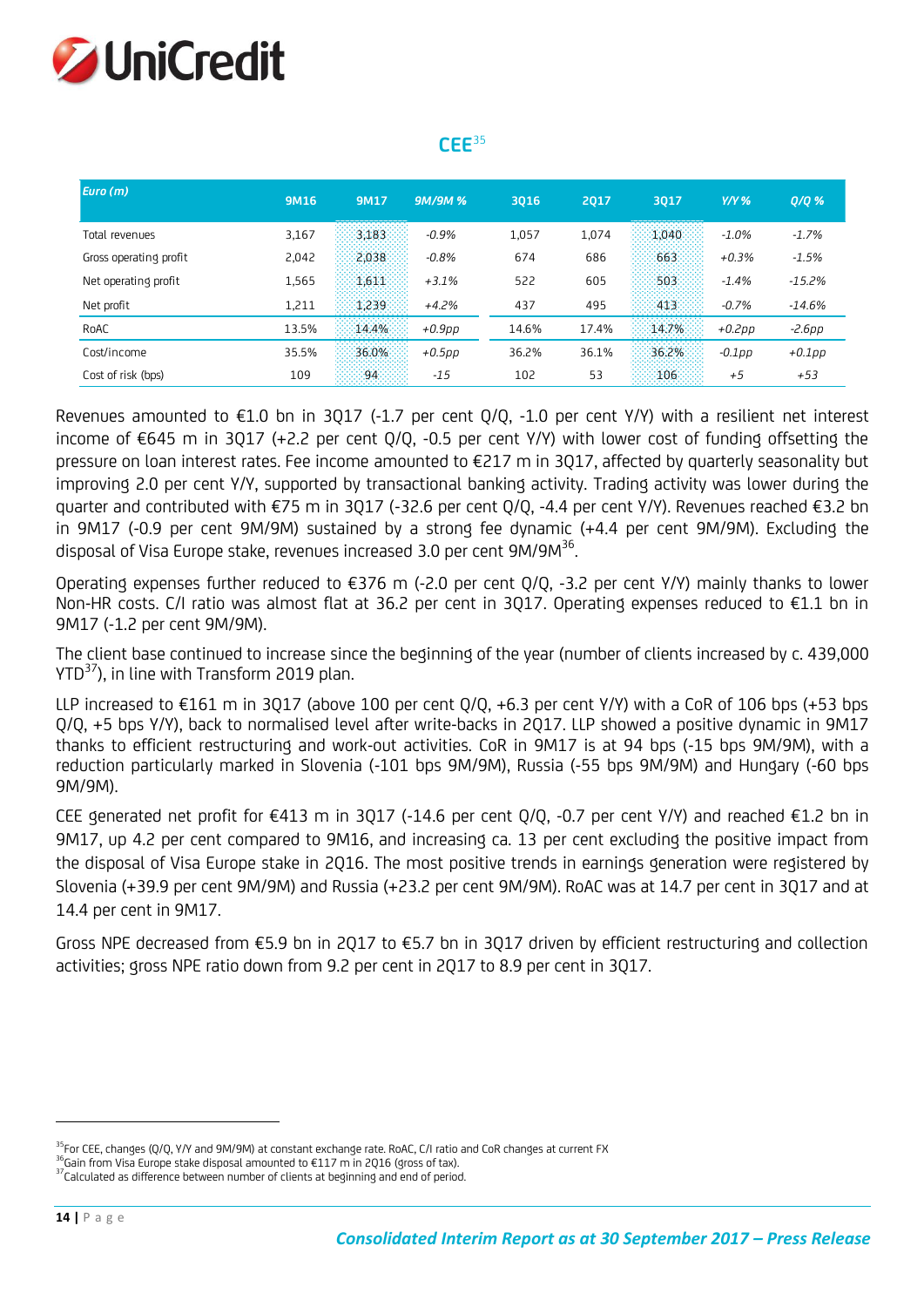

### $CIR<sup>38</sup>$

| 9M16  | 9M17                                      | <b>9M/9M%</b>                                | 3016                                       | <b>2017</b>                | 3017                                | $Y/Y$ %                           | 0/0%                                         |
|-------|-------------------------------------------|----------------------------------------------|--------------------------------------------|----------------------------|-------------------------------------|-----------------------------------|----------------------------------------------|
|       |                                           |                                              |                                            |                            |                                     |                                   | $-13.2%$                                     |
|       |                                           |                                              |                                            |                            |                                     |                                   | $-19.7%$                                     |
|       |                                           |                                              |                                            |                            |                                     |                                   |                                              |
|       |                                           |                                              |                                            |                            |                                     |                                   | $-29.1%$                                     |
|       |                                           |                                              |                                            |                            |                                     |                                   | $-25.2%$                                     |
|       |                                           | $+0.6$ pp                                    | 15.1%                                      |                            |                                     | $-2.0pp$                          | -4.3pp                                       |
| 39.8% | 40.4%                                     | $+0.6$ pp                                    | 41.1%                                      | 40.2%                      | 44.6%                               | $+3.6$ pp                         | $+4.5$ pp                                    |
| 20    | 15:<br>.                                  | -5                                           | 11                                         | $-1$                       | :20:<br>.                           | $+9$                              | $+21$                                        |
|       | 3,266<br>1,966<br>1,808<br>1,059<br>14.5% | 3.071<br>1.831<br>1.706<br>$-1.050$<br>15.1% | $-6.0\%$<br>$-6.9%$<br>$-5.6\%$<br>$-0.8%$ | 1,061<br>626<br>597<br>379 | 1,026<br>614<br>617<br>400<br>17.4% | 890<br>493<br>438<br>299<br>13.1% | $-16.1%$<br>$-21.2%$<br>$-26.7%$<br>$-21.2%$ |

CIB confirmed its leading market positioning in the first 9 months of 2017, ranking #1 bookrunner in "EMEA Bonds in EUR" by number of transactions.

Moreover CIB is #2 in "Combined Loans and Bonds in EMEA in EUR" and confirmed its leadership positioning in "Syndicated Loans" in Italy, Germany, Austria by ranking #1, in "Syndicated loans in CEE" by ranking #2 and in "EMEA All Covered Bonds" by ranking  $#1$ , underlying its strategic position in those market segments<sup>39</sup>.

In addition, the recognition as leading trade finance house is confirmed by ranking #1 in 11 countries by Euromoney Cash Management Survey 2017.

Revenues amounted to €890 m in 3Q17 affected by quarterly seasonality and decreased Y/Y due to a reduction in bond portfolio and leverage finance fees. NII totalled €497 m in 3Q17, down 9.2 per cent Q/Q due to lower contribution from the BTP related investment portfolio repositioning and a positive non-recurring item in 2Q17. NII reduced 10.0 per cent Y/Y mainly as a consequence of negative contribution of investment portfolio. Fees were down 18.7 per cent Q/Q due to capital markets seasonality and a cautious approach to leveraged finance. Structured finance business was resilient generating €157 m in 3Q17. Trading income lower to €251 m (-10.9 per cent Q/Q, -31.6 per cent Y/Y) despite a positive capital gain on disposals (€87 m). Revenues amounted to €3.1 bn in 9M17 (-6.0 per cent 9M/9M) with a sound flow business which allowed to further increase the client driven revenues contribution, improved to 75 per cent in 3Q17 from 71 per cent in 2Q17.

Costs further down to €397 m in 3Q17, decreased 3.6 per cent Q/Q and 8.8 per cent Y/Y, with reduction in both HR and Non-HR expenses. 9M17 at €1.2 bn, (-4.6 per cent 9M/9M) combined with lower FTE (-164 FTE 9M/9M). C/I ratio was 44.6 per cent in 3Q17 and 40.4 per cent in 9M17, ahead of FY17 target at 44.6 per cent.

LLP amounted at €55 m in 3Q17 with a quarterly CoR at normalised levels of 20 bps, confirming the continuous focus on credit risk discipline. LLP decreased to €125 m in 9M17 (-21.0 per cent 9M/9M) and CoR at 15 bps in 9M17 (vs 20 bps in 9M16).

Net profit was €299 m in 3Q17 down 25.2 per cent Q/Q and 21.2 per cent Y/Y. Net profit at €1.1 bn in 9M17 (-0.8 per cent 9M/9M). RoAC was 13.1 per cent in 3017. Normalised<sup>40</sup> RoAC at 13.9 per cent in 9M17.

1

<sup>&</sup>lt;sup>38</sup> We highlight developments in the quarter with reference to loan restructuring operation into participating instruments (Carlo Tassara S.p.A.). As at 30 September 2017, UniCredit S.p.A. holds overall n.32,237,751 Strumenti Finanziari Partecipativi (SFP), each with a face value of Eur 1.00 issued by Carlo Tassara S.p.A., and its credit exposure versus Carlo Tassara S.p.A. amounts to approximately €3 m gross (fully written-off), unchanged compared to 30 June 2017. We highlight that, in 3017, UniCredit S.p.A. sold the Eramet S.A. shares (previously with an investor's share of 4.07 per cent) by cashing about €61 m. Please refer to the 2017 Consolidated First Half Financial Report as at 30 June 2017 for further details of the recovery plan.

<sup>&</sup>lt;sup>39</sup>All league tables were based on Dealogic Analytics source as at 4 October 2017. Period: 1 Jan. – 30 Sep. 2017. Syndicated Loans: Italy, Germany and Austria by number of deals and deal value, CEE by deal value; and EMEA All Covered Bonds by number of deals.

 $^{40}$ Normalised RoAC for a net capital gain on disposal in 3Q17 (+€84 m).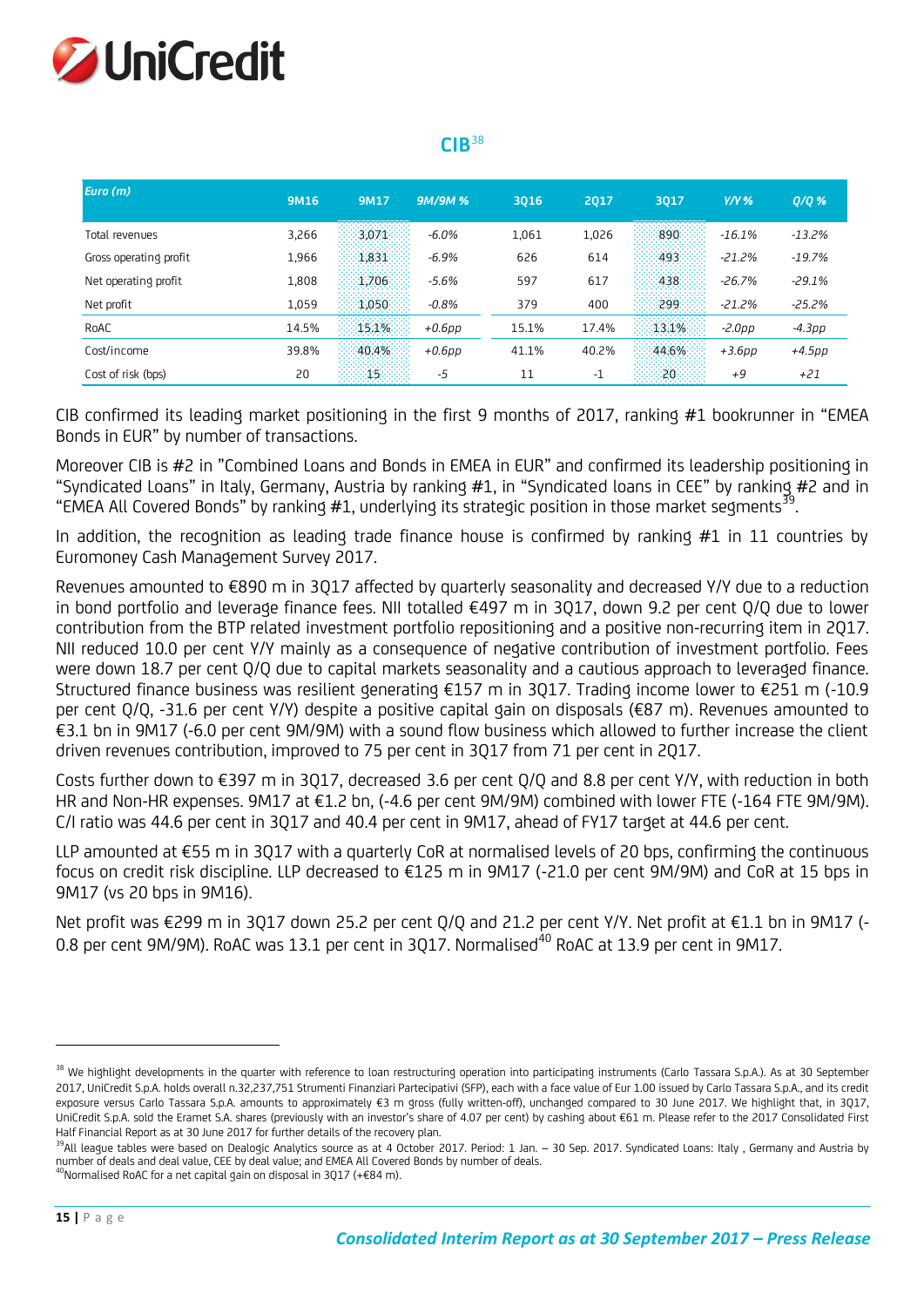

### **FINECO**

| Euro(m)                | 9M16  | 9M17   | <b>9M/9M%</b> | 3016  | 2017  | 3017  | $Y/Y$ %    | $Q/Q$ %   |
|------------------------|-------|--------|---------------|-------|-------|-------|------------|-----------|
| Total revenues         | 420   | $-430$ | $+2.4%$       | 132   | 141   | 148   | $+12.5%$   | $+5.3%$   |
| Gross operating profit | 249   | 256    | $+2.6%$       | 78    | 80    | 94    | $+20.8%$   | $+17.9%$  |
| Net operating profit   | 246   | $-252$ | $+2.8%$       | 77    | 79    | $-93$ | $+19.9%$   | $+17.4%$  |
| Net profit             | 57    | 53     | $-7.0\%$      | 16    | 19    | 16.   | $+4.9%$    | $-11.1%$  |
| RoAC                   | 87.3% | 61.3%  | $-26.0$ pp    | 70.8% | 70.9% | 54.5% | $-16.3$ pp | $-16.5pp$ |
| Cost/income            | 40.7% | 40.6%  | $-0.1$ pp     | 40.6% | 43.0% | 36.2% | $-4.4pp$   | $-6.8pp$  |
| AUM / TFA              | 47.8% | 48.0%  | $+0.1$ DD     | 47.8% | 48.1% | 48.0% | $+0.1$ pp  | $-0.2pp$  |

Solid revenues increased to €148 m in 3Q17 (+5.3 per cent Q/Q, +12.5 per cent Y/Y) thanks to the positive trend registered in NII (+4.8 per cent Q/Q, +7.7 per cent Y/Y) and fees (+7.2 per cent Q/Q, +17.6 per cent Y/Y). The growing trend is confirmed also in first nine months, with revenues up 2.4 per cent 9M/9M to €430 m boosted by fees and commissions (+12.6 per cent 9M/9M), with management fees up 14.5 per cent 9M/9M benefitting from the shift towards high margin products, and NII (+4.6 per cent 9M/9M) thanks to high quality volume growth in deposits and increase in lending. Brokerage activity (generating fees and trading income) performed well despite low market volatility.

Costs under control at €54 m in 3Q17 (-11.4 per cent Q/Q, +0.3 per cent Y/Y) confirming the focus on efficiency while expanding the business. C/I ratio further reduced to 36.2 per cent in 3Q17 (-6.8 p.p. Q/Q, -4.4 p.p. Y/Y). Total costs amounted at €175 m in 9M17 (+2.1 per cent 9M/9M).

Net profit<sup>41</sup> was recorded €16 m during the quarter and amounted to €53 m in 9M17, affected by the impact from the Voluntary Scheme in 3Q17. RoAC amounted to 61.3 per cent in 9M17.

Fineco continued to be the key player in asset gathering in Italy with TFA increasing to €65.4 bn as at September 2017 (+8.6 per cent compared to December and +13.5 per cent Y/Y) with AuM up 13.9 per cent Y/Y mainly thanks to a continuous improvement in the productivity of the network. A solid performance was registered also by AuC increasing 9.9 per cent Y/Y and by deposits growing 15.8 per cent Y/Y. TFA from the private segment continued to increase, achieving €25.1 bn as at September 2017 (+19.8 per cent Y/Y) confirming the ongoing strengthening of Fineco in this segment.

The healthy net sales expansion was confirmed also in the third quarter, reaching €4.2 bn since the beginning of the year (+16.4 per cent) supported by a continuous improvement in the asset mix towards high value added products. AuM net sales strongly up to €2.5 bn in 9M17 (+128.0 per cent 9M/9M). In particular, "Guided products & services"<sup>42</sup> stock increased its penetration on total AuM stock to 61 per cent (vs 54 per cent as at September 2016).

In addition, Fineco continued its expansion with ca. 1.2 m total client as at September 2017, improved 7.2 per cent compared to one year ago.

<sup>&</sup>lt;sup>41</sup>Net profit reflects segment consolidated view (35 per cent ownership by UniCredit). 3Q16 restated

<sup>42</sup>Refers to products and developed services based on a selection among UCITS, considering the different customer risk profiles. Among others, the offer includes a multi-segment fund of funds denominated "Core Series", a unit-linked policy denominated "Core Unit" and an advanced investment advisory service denominated "Fineco Advice".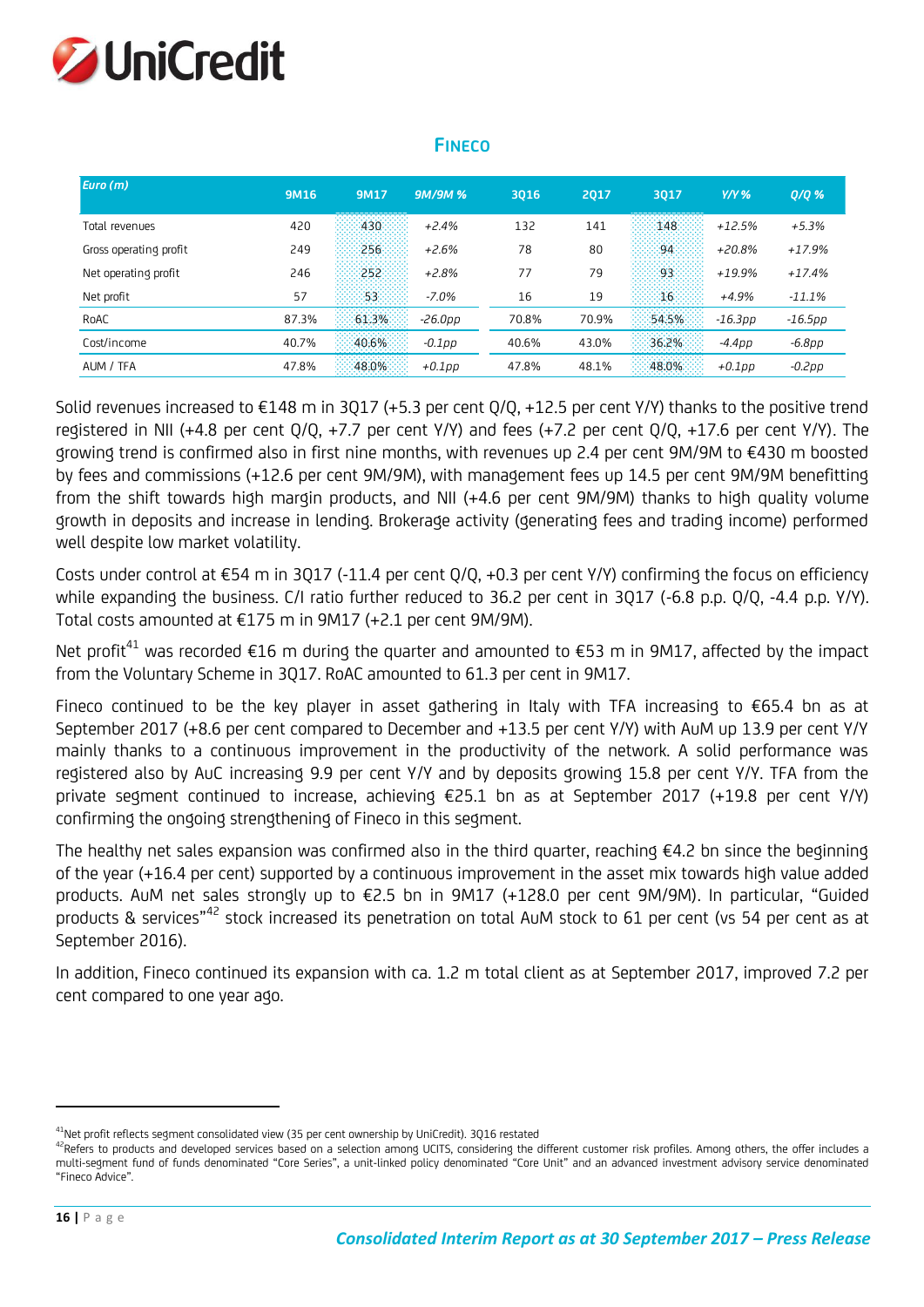

| Euro (m)               | 9M16   | 9M17   | 9M/9M %   | 3016   | 2017   | 3017   | $Y/Y$ %  | $Q/Q$ %  |
|------------------------|--------|--------|-----------|--------|--------|--------|----------|----------|
| Total revenues         | $-370$ | $-576$ | $+55.6%$  | $-191$ | $-176$ | $-207$ | $+8.7%$  | $+17.9%$ |
| Operating costs        | $-375$ | $-323$ | $-13.8%$  | $-122$ | $-121$ | -110   | $-9.6%$  | $-8.6%$  |
| Gross operating profit | $-745$ | $-899$ | $+20.7%$  | $-313$ | $-296$ | $-317$ | $+1.6%$  | $+7.1%$  |
| Net operating profit   | $-763$ | $-921$ | $+20.7%$  | $-324$ | $-297$ | $-335$ | $+3.6%$  | $+12.7%$ |
| Net profit/loss        | $-579$ | 1.110  | n.m.      | $-331$ | $-518$ | 1.709  | n.m.     | n.m.     |
| <b>FTE</b>             | 17.466 | 15.970 | $-8.6%$   | 17.466 | 16,158 | 15.970 | $-8.6%$  | $-1.2%$  |
| Costs GCC/Tot. costs   | 4.2%   | 3.8%   | $-0.4$ pp | 4.1%   | 4.2%   | 3.9%   | $-0.2pp$ | $-0.3pp$ |

# **GROUP CORPORATE CENTRE (GCC)**

GCC revenues amounted to -€207 m in 3Q17, as a consequence of lower dividends and impact of FX and came to -€576 m in 9M17 (more negative for 55.6 per cent 9M/9M).

In 3Q17, GCC operating expenses amounted to €110 m (-8.6 per cent Q/Q, -9.6 per cent Y/Y) driven by both HR and Non HR costs, benefitting from a decrease in FTE (-188 FTE Q/Q, -1,500 FTE Y/Y). Operating expenses down 13.8 per cent 9M/9M to €323 m.

The reduction of GCC continued with GCC weight on Group total costs further improving to 3.9 per cent in 3Q17 from 4.2 per cent in the previous quarter.

GCC registered a net result of €1.7 bn in 3Q17, benefitting from the capital gain of the Pioneer disposal but affected by the increasing contribution to systemic charges due to Voluntary Scheme in Italy. Adjusted net loss amounted to €352 m in 3Q17, excluding the capital gain from Pioneer disposal.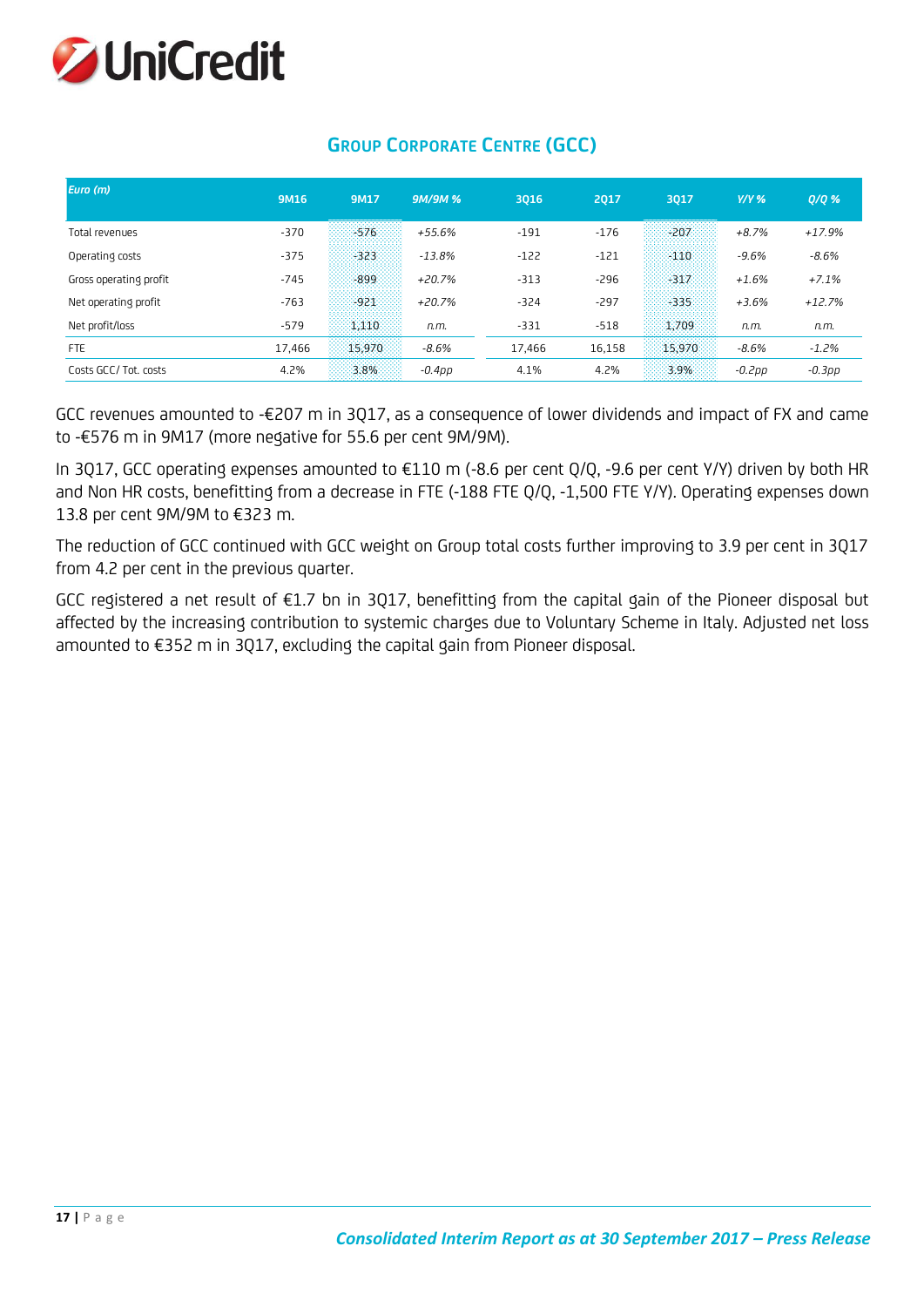

| Euro (m)               | 9M16     | 9M17   | <b>9M/9M%</b> | 3016   | 2017   | 3017   | $Y/Y$ %  | 0/0%     |
|------------------------|----------|--------|---------------|--------|--------|--------|----------|----------|
| Total revenues         | $-142$   | $-118$ | $-17.2%$      | $-67$  | $-49$  | $-28$  | -57.9%   | $-42.2%$ |
| Operating costs        | $-106$   | -119   | $+11.9%$      | $-37$  | $-21$  | -53.   | +44.0%   | n.m.     |
| Gross operating profit | $-248$   | $-236$ | $-4.8%$       | $-104$ | $-70$  | $-82$  | $-21.4%$ | $+16.9%$ |
| <b>LLP</b>             | $-1,289$ | $-594$ | $-53.9%$      | $-545$ | $-255$ | $-138$ | -74.6%   | $-45.6%$ |
| Net loss               | $-1,054$ | $-628$ | $-40.4%$      | $-447$ | $-216$ | $-207$ | $-53.8%$ | $-4.4%$  |
| Gross customer loans   | 56,312   | 32,488 | $-42.3%$      | 56,312 | 33,768 | 32,488 | -42.3%   | $-3.8%$  |
| Net NPEs               | 23,066   | 12,362 | $-46.4%$      | 23,066 | 12,759 | 12,362 | $-46.4%$ | $-3.1%$  |
| Coverage ratio         | 53.5%    | 57.1%  | +358bp        | 53.5%  | 57.0%  | 57.1%  | +358bp   | +7bp     |
| <b>RWA</b>             | 26,251   | 21,712 | $-17.3%$      | 26,251 | 22,742 | 21,712 | $-17.3%$ | $-4.5%$  |

### **NON CORE**

Non Core showed lower negative revenues by 42.2 per cent Q/Q primarily due to lower servicing fees.

Operating costs amounted to €53 m in 3Q17 increased Q/Q due to lower recoveries of legal expenses from clients, expected to reverse in 4Q17.

Net loss of €207 m in 3Q17 reduced compared to the previous quarter thanks to LLP down at €138 m in 3Q17 (-45.6 per cent Q/Q, -74.6 per cent Y/Y) resulting from active NPE management and was affected by a one-off charge of €80 m<sup>43</sup>. Net result totalled -€628 m in 9M17 (-40.4 per cent 9M/9M).

RWA decreased to  $E$ 21.7 bn in 3Q17 (-4.5 per cent Q/Q, -17.3 per cent Y/Y).

Net NPE continued to reduce, down to €12.4 bn as at September 2017 (-3.1 per cent Q/Q, -46.4 per cent Y/Y) and was supported by €0.2 bn disposals in 3Q17 and €0.3 bn of back to Core. Non-core run down was also driven by recoveries (€0.3 bn), repayment (ca. €0.1 bn) and write-offs (€0.5 bn). Net NPE target for the end of 2017 confirmed at €11.4 bn. The NPE coverage ratio continued to be solid at 57.1 per cent in 3Q17.

<sup>&</sup>lt;sup>43</sup>As per information published in 1 November 2017 press release, "Unicredit confirms that all costs and charges pertaining to the FINO transaction have been accounted for, including a one-off charge of €80 m booked in Non Core in 3Q17".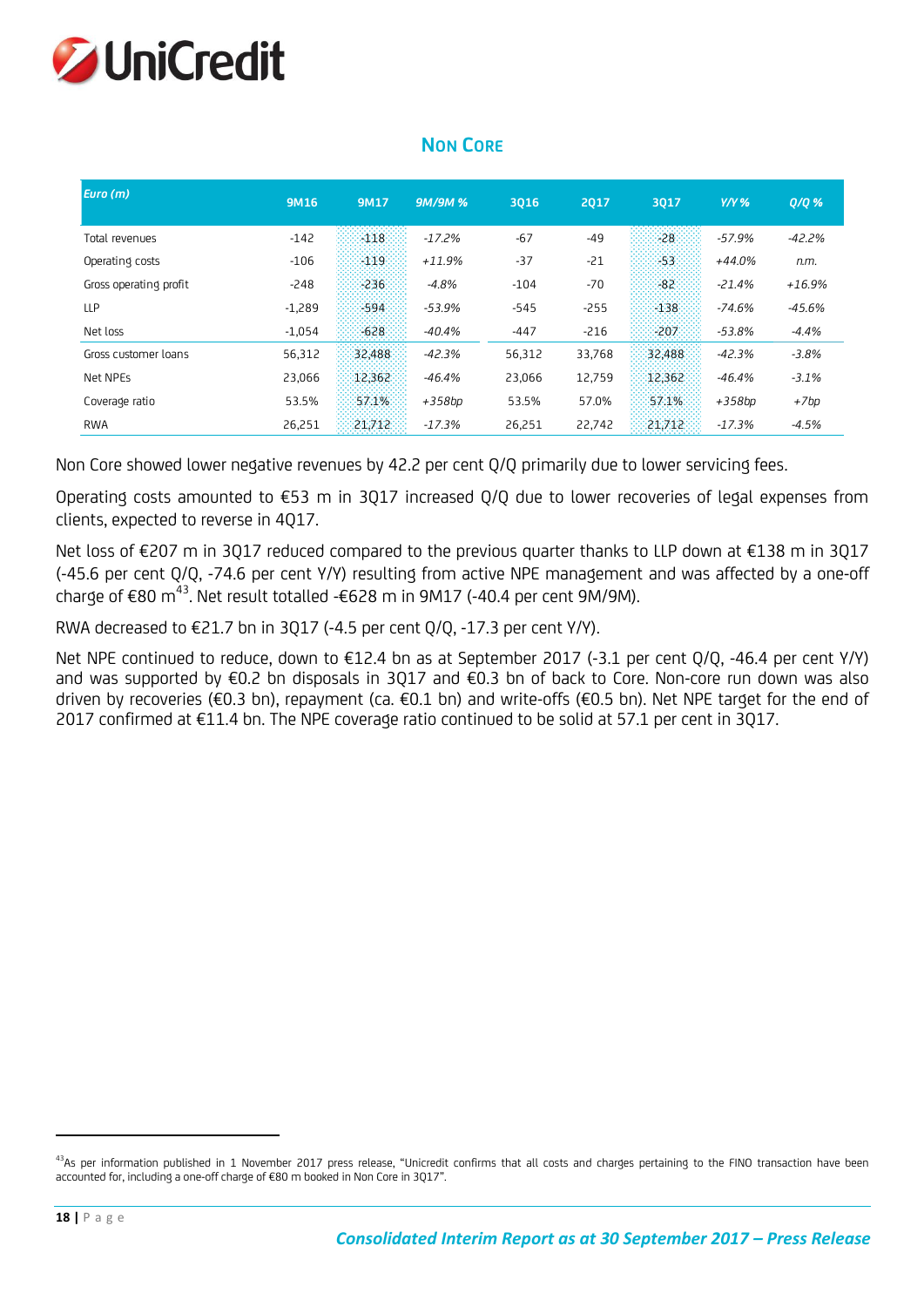

# **SIGNIFICANT EVENTS DURING AND AFTER 3Q17**

With reference to the significant events occurred during 3Q17 and after 30 September, please refer to section "Subsequent Events" in the Consolidated Interim Report on Operations, which is integral part of the Consolidated First Half Financial Report as at 30 June 2017 as well as the press releases published on the UniCredit Group website. Here below, the main financial press releases that occurred after 2 August 2017 (date of approval of Consolidated First Half Financial Report as at 30 June 2017):

- UniCredit ranked number one in 11 countries by Euromoney Cash Management Survey 2017 (press release published on 13 September 2017);
- UniCredit announces new Risk Management structure (press release published on 21 September 2017);
- UniCredit to strengthen and promote best in class corporate governance (press release published on 21 September 2017);
- Call of notice and liquidation value of the ordinary and savings shares of UniCredit S.p.A. possibly subject to withdrawal (press release published on 26 September 2017);
- Merger by incorporation of Pioneer Global Asset Management S.p.A. in UniCredit S.p.A. pursuant to article 70 of Consob Issuers Regulation no.11971/99 (press releases published on 11 August and 28 September 2017);
- The Board of Directors of UniCredit has been called for the morning of 24 October 2017 in order to review 3Q17 preliminary results (press release published on 24 October 2017);
- UniCredit: 3Q17 Group Preliminary Results (press release published on 24 October 2017);
- Resignation of a permanent Statutory Auditor (press release published on 26 October 2017);
- UniCredit: S&P upgraded UniCredit S.p.A.'s ratings with Stable Outlook (press release published on 1 November 2017);
- UniCredit confirms that all costs and charges pertaining to the FINO transaction have been accounted for, including a one-off charge of €80 m booked in Non Core in 3Q17 (press release published on 1 November 2017);
- UniCredit Bulbank (Bulgaria) sells non performing credit portfolio to DCA, part of the B2Holding group (press release published on 7 November 2017);
- Completion of the Board of Statutory Auditors: proposals of candidacy (press release published on 7 November 2017).

### **OUTLOOK**

During 2017, the Group should benefit of a general, albeit gradual, recovery in economic cycle, even though the level of interest rates remains extraordinarily low, liquidity still ample, consequently affecting the net interest income dynamic.

An improving economic outlook is further supported by recent progresses on single-bank specific issues and the general acceleration in disposals of non-performing loans in the Italian banking system. Moreover, the Group will leverage on a solid capital position, having completed the capital increase of €13 bn, Pekao and Pioneer disposals, as a Pillar of the "Transform 2019". The Group will also benefit from other initiatives envisaged in the plan, aiming at further improving asset quality, transforming the governance and operating model, maximising the commercial bank value, the cross selling and keeping an increasingly efficient cost structure.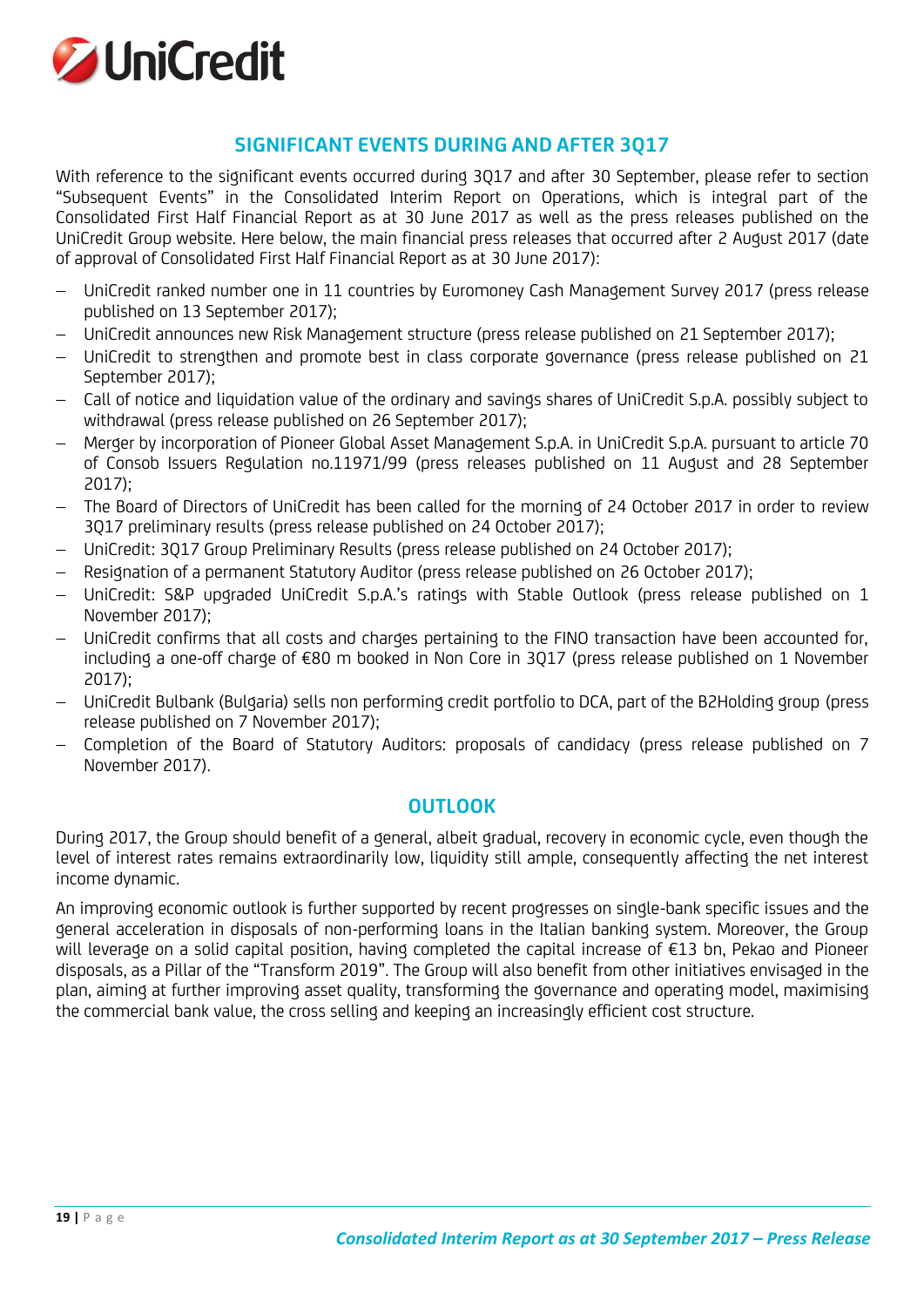

# **GROUP TABLES**

#### **UNICREDIT GROUP: RECLASSIFIED INCOME STATEMENT**

| $\overline{(\epsilon)}$ million)                               | <b>9M16</b> |          | <b>9M17 9M/9M</b> | <b>3Q16</b> | <b>2Q17</b> | <b>3Q17</b> | $Y/Y$ %  | $Q/Q$ %  |
|----------------------------------------------------------------|-------------|----------|-------------------|-------------|-------------|-------------|----------|----------|
| Net interest                                                   | 7,893       | 7,716    | $-2.2%$           | 2,591       | 2,652       | 2,500       | $-3.5%$  | $-5.7%$  |
| Dividends and other income from equity investments             | 696         | 518      | $-25.5%$          | 189         | 183         | 165         | $-12.8%$ | $-10.0%$ |
| Net fees and commissions                                       | 4,763       | 5,025    | $+5.5%$           | 1,527       | 1,730       | 1,592       | $+4.2%$  | $-7.9%$  |
| Net trading, hedging and fair value income                     | 1,675       | 1,434    | $-14.4%$          | 478         | 462         | 381         | $-20.3%$ | $-17.6%$ |
| Net other expenses/income                                      | 163         | 84       | $-48.7%$          | 49          | 49          | 7.          | $-84.8%$ | $-84.6%$ |
| <b>OPERATING INCOME</b>                                        | 15,190      | 14,776   | $-2.7%$           | 4,835       | 5,076       | 4,646       | $-3.9%$  | $-8.5%$  |
| Staff expenses                                                 | (5, 459)    | (5,204)  | $-4.7%$           | (1,791)     | (1,744)     | (1,704)     | $-4.8%$  | $-2.3%$  |
| Other administrative expenses                                  | (3,339)     | (3,274)  | $-1.9%$           | (1, 112)    | (1,081)     | (1,078)     | $-3.0%$  | $-0.3%$  |
| Recovery of expenses                                           | 561         | 514      | $-8.3%$           | 191         | 167         | 171         | $-10.6%$ | $+1.9%$  |
| Amort. deprec. and imp. losses on intang. & tang. assets       | (661)       | (594)    | $-10.1%$          | (228)       | (199)       | (201)       | $-12.0%$ | $+0.8%$  |
| <b>OPERATING COSTS</b>                                         | (8,898)     | (8,557)  | $-3.8%$           | (2,940)     | (2,858)     | (2, 813)    | $-4.3%$  | $-1.6%$  |
| <b>OPERATING PROFIT (LOSS)</b>                                 | 6,292       | 6,220    | $-1.2%$           | 1,896       | 2,218       | 1,833       | $-3.3%$  | $-17.4%$ |
| Net write-downs on loans and provisions                        | (2,621)     | (1, 833) | $-30.1%$          | (977)       | (564)       | (598)       | $-38.8%$ | $+6.0%$  |
| NET OPERATING PROFIT (LOSS)                                    | 3,672       | 4,387    | +19.5%            | 919         | 1,654       | 1,235       | $+34.4%$ | $-25.3%$ |
| Other charges and provisions                                   | (1, 105)    | (871)    | $-21.2%$          | (247)       | (135)       | (273)       | $+10.5%$ | n.m.     |
| Integration costs                                              | (361)       | (43)     | $-88.0%$          | (26)        | (8)         | (31)        | $+18.7%$ | n.m.     |
| Net income from investments                                    | (25)        | (154)    | n.m.              | (8)         | (173)       | (5)         | $-37.3%$ | $-97.2%$ |
| PROFIT (LOSS) BEFORE TAX                                       | 2,181       | 3,318    | +52.2%            | 638         | 1,338       | 926         | +45.2%   | $-30.8%$ |
| Income tax for the period                                      | (630)       | (543)    | $-13.8%$          | (277)       | (143)       | (181)       | $-34.5%$ | $+27.0%$ |
| NET PROFIT (LOSS)                                              | 1,551       | 2,775    | +79.0%            | 361         | 1,195       | 745         | n.m.     | $-37.7%$ |
| Profit (Loss) from non-current assets held for sale, after tax | 564         | 2,155    | n.m.              | 190         | (133)       | 2,126       | n.m.     | n.m.     |
| PROFIT (LOSS) FOR THE PERIOD                                   | 2,115       | 4,930    | n.m.              | 551         | 1,062       | 2,871       | n.m.     | n.m.     |
| Minorities                                                     | (343)       | (254)    | $-25.9%$          | (103)       | (116)       | (50)        | $-51.4%$ | $-56.8%$ |
| NET PROFIT (LOSS) ATTRIBUTABLE TO THE GROUP BEFORE PPA         | 1,771       | 4,676    | n.m.              | 448         | 946         | 2,821       | n.m.     | n.m.     |
| Purchase Price Allocation effect                               | (3)         | (3)      | $+11.4%$          | (1)         | (1)         | (1)         | $-2.8%$  | $-0.8%$  |
| Goodwill impairment                                            |             |          | n.m.              |             |             |             | n.m.     | n.m.     |
| NET PROFIT (LOSS) ATTRIBUTABLE TO THE GROUP                    | 1,768       | 4,672    | n.m.              | 447         | 945         | 2,820       | n.m.     | n.m.     |

**Note:** Starting from 31 December 2016, in accordance with IFRS5, the profit/loss of Bank Pekao S.A., Pioneer Global Asset Management S.p.A. and their subgroups' companies was entirely recognised under item "Profit (Loss) from non-current assets held for sale, after tax" as a result of their classification as "discontinued operations". The previous period was restated accordingly to increase comparability, pursuant to the regulations in force.

In addition, starting from 30 September 2017 the following occurrences have been reclassified: i) the consolidation effects arising from the intercompany commissions versus Bank Pekao S.A., Pioneer Global Asset Management S.p.A. and their subgroups' companies from item "Net fees and commissions" and "Income tax for the period" in item "Profit (Loss) from non-current assets held for sale, after tax"; ii) indemnities recognised for resolution of non-performing loans management from item "Net fees and commissions" to item "Net other expenses/income". The previous periods have been restated accordingly to ensure the comparability.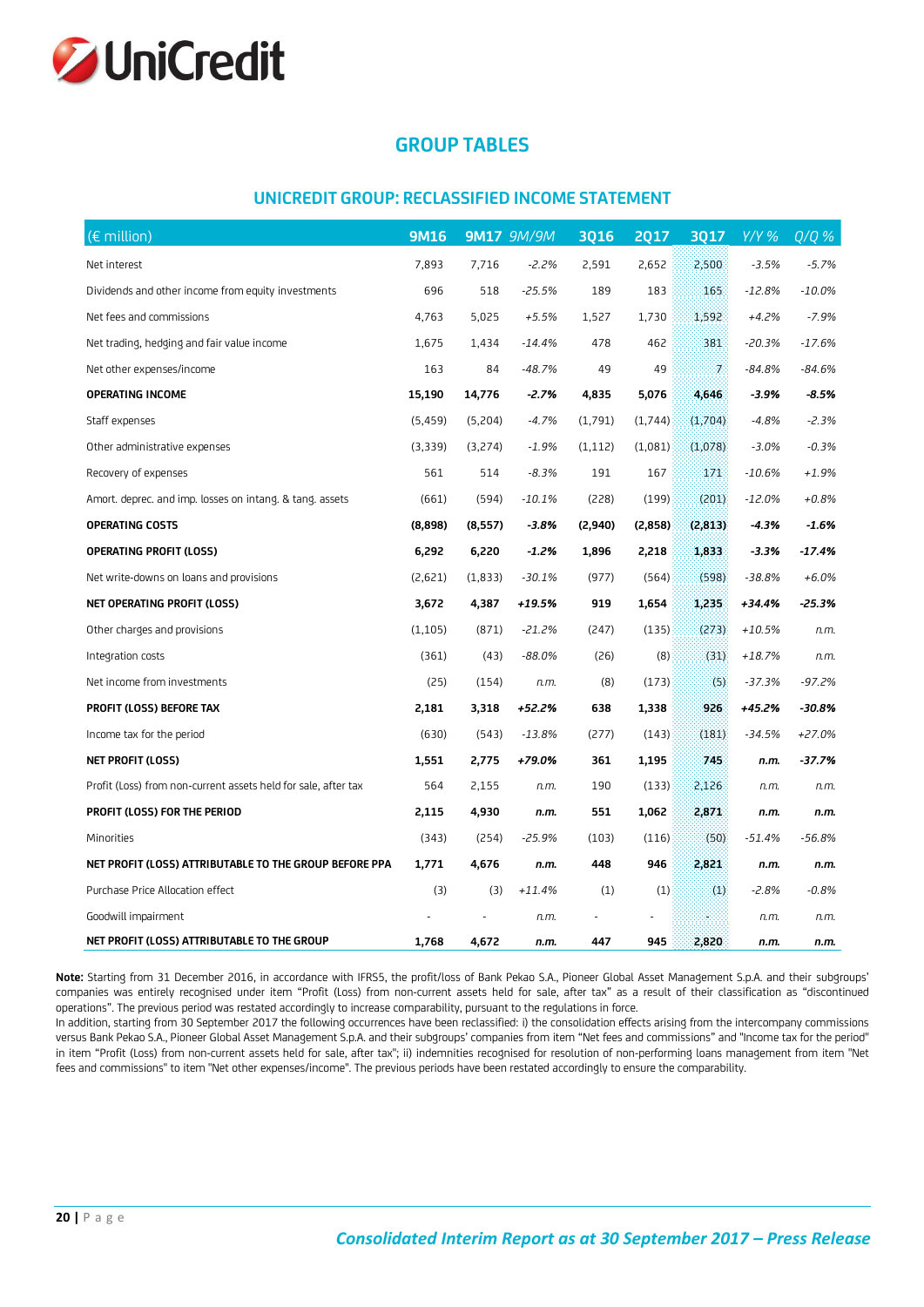

#### **UNICREDIT GROUP: RECLASSIFIED BALANCE SHEET**

| $(\epsilon$ million)                                                                                            | <b>3Q16</b> | <b>2Q17</b> | <b>3Q17</b> | $Y/Y$ %   | $Q/Q$ %  |
|-----------------------------------------------------------------------------------------------------------------|-------------|-------------|-------------|-----------|----------|
| <b>ASSETS</b>                                                                                                   |             |             |             |           |          |
| Cash and cash balances                                                                                          | 15,582      | 48,428      | 48,982      | n.m.      | $+1.1%$  |
| Financial assets held for trading                                                                               | 93,433      | 79,529      | 81,493      | $-12.8%$  | $+2.5%$  |
| Loans and receivables with banks                                                                                | 75,473      | 65,225      | 67,888      | $-10.0\%$ | $+4.1%$  |
| Loans and receivables with customers                                                                            | 452,849     | 450,298     | 450,509     | $-0.5%$   | $+0.0%$  |
| Financial investments                                                                                           | 148,859     | 138,209     | 136,617     | $-8.2\%$  | $-1.2%$  |
| Hedging instruments                                                                                             | 8,017       | 5,975       | 5,665       | $-29.3%$  | $-5.2%$  |
| Property, plant and equipment                                                                                   | 9,220       | 8,947       | 8,812       | $-4.4%$   | $-1.5%$  |
| Goodwill                                                                                                        | 1,744       | 1,484       | 1,484       | -14.9%    | $+0.0%$  |
| Other intangible assets                                                                                         | 1,885       | 1,763       | 1,790       | $-5.1%$   | $+1.5%$  |
| Tax assets                                                                                                      | 15,368      | 14,252      | 13,347      | $-13.1%$  | $-6.3%$  |
| Non-current assets and disposal groups classified as held for sale                                              | 43,540      | 4,052       | 1,671       | -96.2%    | $-58.8%$ |
| Other assets                                                                                                    | 8,557       | 8,966       | 8,841       | $+3.3%$   | $-1.4%$  |
| <b>Total assets</b>                                                                                             | 874,527     | 827,128     | 827,099     | $-5.4%$   | $-0.0\%$ |
| LIABILITIES AND SHAREHOLDERS' EQUITY                                                                            |             |             |             |           |          |
| Deposits from banks                                                                                             | 113,838     | 129,844     | 128,110     | $+12.5%$  | $-1.3%$  |
| Deposits from customers                                                                                         | 441,033     | 433,017     | 438,334     | $-0.6%$   | $+1.2%$  |
| Debt securities in issue                                                                                        | 119,426     | 110,664     | 106,383     | $-10.9%$  | $-3.9%$  |
| Financial liabilities held for trading                                                                          | 67,800      | 55,505      | 58,806      | $-13.3%$  | $+5.9%$  |
| Financial liabilities designated at fair value                                                                  | 1,509       | 3,045       | 2,960       | +96.2%    | $-2.8%$  |
| Hedging instruments                                                                                             | 11,545      | 7,245       | 6,859       | -40.6%    | $-5.3%$  |
| Provisions for risks and charges                                                                                | 9,733       | 8,665       | 8,680       | $-10.8%$  | $+0.2%$  |
| Tax liabilities                                                                                                 | 1,378       | 1,188       | 1,190       | $-13.7%$  | $+0.1%$  |
| Liabilities included in disposal groups classified as held for sale                                             | 35,418      | 618         | 161         | $-99.5%$  | $-74.0%$ |
| Other liabilities                                                                                               | 17,704      | 21,354      | 17,039      | $-3.8%$   | -20.2%   |
| Minorities                                                                                                      | 3,906       | 822         | 872         | $-77.7%$  | $+6.1%$  |
| Group Shareholders' Equity:                                                                                     | 51,237      | 55,161      | 57,705      | $+12.6%$  | $+4.6%$  |
| - Capital and reserves                                                                                          | 50,409      | 53,955      | 53,729      | $+6.6%$   | $-0.4%$  |
| - Available-for-sale assets fair value reserve, cash-flow hedging reserve and defined<br>benefits plans reserve | (941)       | (647)       | (696)       | $-26.0%$  | $+7.6%$  |
| - Net profit (loss)                                                                                             | 1,768       | 1,853       | 4,672       | n.m.      | n.m.     |
| Total liabilities and Shareholders' Equity                                                                      | 874,527     | 827,128     | 827,099     | $-5.4%$   | $-0.0\%$ |

**Note:** Starting from 31 December 2016, in accordance with IFRS5, the assets and liabilities of Bank Pekao S.A., Pioneer Global Asset Management S.p.A. and their subgroups' companies were recognized under items "Non-current assets and disposal groups classified as held for sale" and "Liabilities included in disposal groups classified as held for sale" as a result of their classification as "discontinued operations". The previous periods were restated accordingly to increase comparability, pursuant to the regulations in force. As at 30 September 2017 the abovementioned subgroups are no longer shown in the items above as a result of the disposals. Starting from 31 December 2016 the credit exposures belonging to the so-called "FINO portfolio" were recognized in item "Non-current assets and disposal groups classified as held for sale". As at 30 September 2017 these credit exposures were no longer included in the balance sheet assets, following the disposal occurred in July 2017. We note that the disposal has determined the subscription by UniCredit S.p.A. of 49.9% of all the class of securities issued by Fino 1 Securitization S.r.l., Fino 2 Securitization S.r.l. and Onif Finance S.r.l. that have been classified as "Available for sale financial assets" (senior and mezzanine tranches) and "Financial assets at fair value through profit or loss" (junior tranche).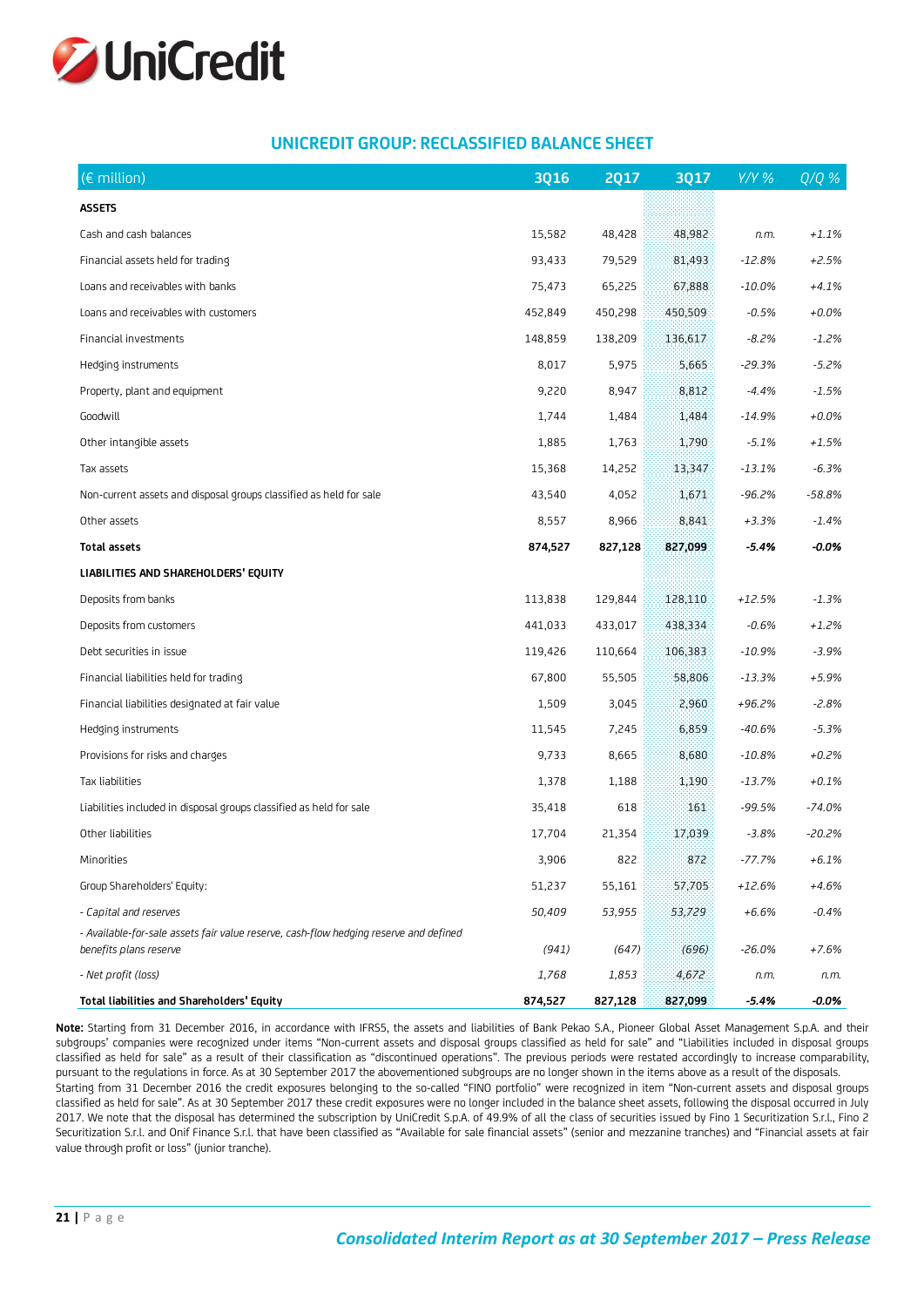

#### **UNICREDIT GROUP: SHAREHOLDERS' EQUITY**

| $(\epsilon$ million)                                                |        |
|---------------------------------------------------------------------|--------|
| Shareholders' Equity as at December 31, 2016                        | 39,336 |
| Capital increase (net of capitalised costs)(*)                      | 12,673 |
| Equity instruments                                                  | 1,237  |
| Disbursements related to Cashes transaction ("canoni di usufrutto") | (32)   |
| Dividend payment                                                    |        |
| Forex translation reserve(**)                                       | 132    |
| Change in afs/cash-flow hedge reserve                               | (155)  |
| Others(***)                                                         | (157)  |
| Net profit (loss) for the period                                    | 4,672  |
| Shareholders' Equity as at September 30, 2017                       | 57,705 |

**Note:** (\*) Please note that the capital increase is €12,999.6 m. (\*\*) This positive effect is mainly due to the negative impact of the Ruble for €171 m and the reclassification through profit and loss, for €310 m, of the negative exchange reserve of Zloty related to the polish subsidiaries due to the loss of control occurred on 7 June 2017. (\*\*\*) This includes mainly: i) the positive change in the reserves relating to the actuarial gains/losses on defined benefit plans of €214 m net of taxes; ii) the negative change in the valuation reserve of the companies accounted for using the equity method for €337 m, mainly due to the depreciation of the items in Turkish Lira; iii) the negative change of the reserve related to the coupon paid to subscribers of the AT1 instruments, net of taxes for €94 m; iv) the positive change of the reserve related of non-current assets classified as held for sale for €37 m mainly due to the sale of the polish subsidiary and to the disposal to Amundi of the subsidiaries belonging to Pioneer Group; v) the positive effect of €29 m related to the disposal of Pekao SA' share (1.04 per cent) due to the early redemption of mandatory settled equity-linked certificates occurred in 1Q17.

#### **UNICREDIT GROUP: STAFF AND BRANCHES**

| (units)                | 3016   | 2017   | 3017<br>,,,,,,,,,,,,,,,,,,,,,,,,,,,,,,,,,                                     | $Y/Y\Delta$ | $0/0 \Delta$ |
|------------------------|--------|--------|-------------------------------------------------------------------------------|-------------|--------------|
| Employees(*)           | 99,183 | 95,288 | 94.066                                                                        | $-5,117$    | $-1,223$     |
| Branches (**)          | 6,592  | 5,072  | .<br>$-4,920$<br>.<br>.                                                       | $-1,672$    | $-152$       |
| - o/w, Italy           | 3,613  | 3,329  | 3,235<br>.<br>2000000<br>a da bailtean an amach<br>.<br>.<br><b>CARD CARD</b> | $-378$      | -94          |
| - o/w, other countries | 2.979  | 1,743  | <b>STATISTICS</b><br>.                                                        | $-1,294$    | -58          |

**Note**: (\*) FTE data: number of employees counted for the rate of presence. Please consider that Group FTE are shown excluding i) all companies that have been classified under IFRS5 and ii) Ocean Breeze. (\*\*) Number of branches at regulatory view. In Market Presentation the number of branches considers Retail Branches of Italy, Germany, Austria and CEE.

### **UNICREDIT GROUP: RATINGS**

| <b>SHORT-TERM</b> |             | <b>MEDIUM AND '</b><br><b>OUTLOOK</b> |               | <b>STANDALONE</b> |  |
|-------------------|-------------|---------------------------------------|---------------|-------------------|--|
|                   | <b>DEBT</b> | <b>LONG-TERM</b>                      |               | <b>RATING</b>     |  |
| Standard & Poor's | $A-2$       | <b>BBB</b>                            | <b>STABLE</b> | bbb               |  |
| Moody's           | $P-2$       | Baa1                                  | <b>STABLE</b> | ba1               |  |
| Fitch Ratings     | F2          | <b>BBB</b>                            | <b>STABLE</b> | bbb               |  |

#### **Note:**

**S&P** On 31 October 2017, S&P upgraded UniCredit S.p.A.'s medium and long term ratings to 'BBB' with stable outlook.

**Moody's** On 7 December 2016, Moody's has revised the outlook of Italy's 'Baa2' to negative from stable. On 19 December 2016, Moody's affirmed UniCredit S.p.A.'s ratings with Stable outlook following the New Strategic Plan announcement.

**Fitch** on 27 April 2017, Fitch has aligned UniCredit SpA's ratings with that of the Sovereign Italy at 'BBB' with outlook revised to 'Stable' (from 'Negative').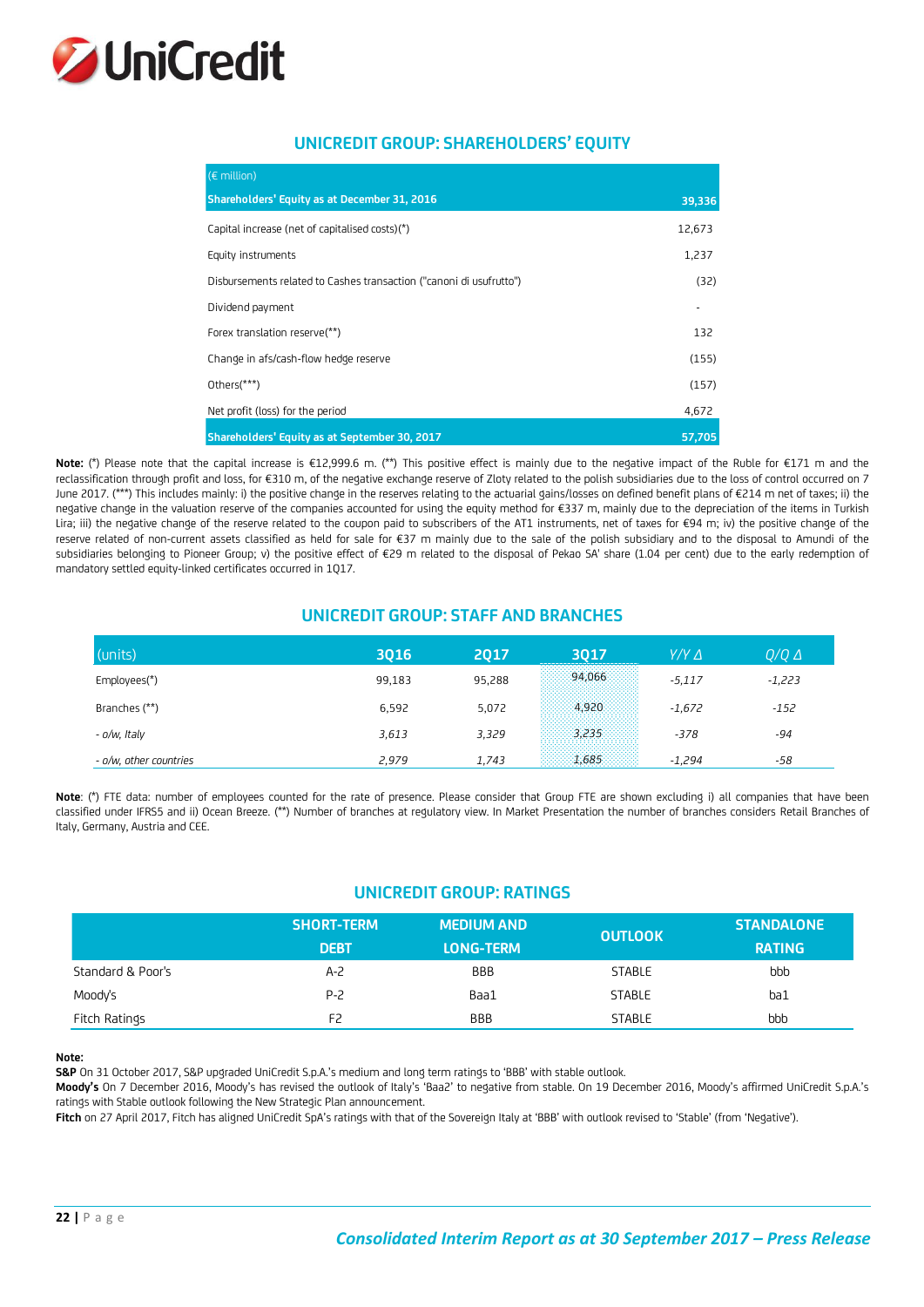

#### **UNICREDIT GROUP: SOVEREIGN DEBT SECURITIES – BREAKDOWN BY COUNTRY/PORTFOLIO**

With reference to the Group's sovereign exposures $^{44}$ , the book value of sovereign debt securities as at 30 September 2017 amounted to €116,902 m, of which over 90 per cent concentrated in eight countries; Italy, with €54,030 m, represents over 46 per cent of the total. For each of the eight countries, the table below shows the book value of the exposures broken down by portfolio as at 30 September 2017.

| (€ million)                                                     | <b>Book value</b> |
|-----------------------------------------------------------------|-------------------|
| As at 09.30.2017                                                |                   |
| - Italy                                                         | 54,030            |
| financial assets/liabilities held for trading (net exposures *) | 3,428             |
| financial assets at fair value through profit or loss           | 0                 |
| available for sale financial assets                             | 47,849            |
| loans and receivables                                           | 100               |
| held to maturity investments                                    | 2.653             |
| - Spain                                                         | 17,291            |
| financial assets/liabilities held for trading (net exposures *) | 599               |
| financial assets at fair value through profit or loss           |                   |
| available for sale financial assets                             | 14,704            |
| loans and receivables                                           |                   |
| held to maturity investments                                    | 1,988             |
| - Germany                                                       | 16,557            |
| financial assets/liabilities held for trading (net exposures *) | 409               |
| financial assets at fair value through profit or loss           | 14,112            |
| available for sale financial assets                             | 1,000             |
| loans and receivables                                           | 1,036             |
| held to maturity investments                                    |                   |
| - Austria                                                       | 8,028             |
| financial assets/liabilities held for trading (net exposures *) | 80                |
| financial assets at fair value through profit or loss           | 202               |
| available for sale financial assets                             | 7,650             |
| loans and receivables                                           |                   |
| held to maturity investments                                    | 97                |
| - France                                                        | 4,238             |
| financial assets/liabilities held for trading (net exposures *) | 154               |
| financial assets at fair value through profit or loss           | 501               |
| available for sale financial assets                             | 3,583             |
| loans and receivables                                           |                   |
| held to maturity investments                                    |                   |
| - Hungary                                                       | 2,008             |
| financial assets/liabilities held for trading (net exposures *) | 158               |
| financial assets at fair value through profit or loss           |                   |
| available for sale financial assets                             | 1.812             |
| loans and receivables                                           | 38                |
| held to maturity investments                                    |                   |
| - Bulgaria                                                      | 1,666             |
| financial assets/liabilities held for trading (net exposures *) | 6                 |
| financial assets at fair value through profit or loss           | ÷.                |
| available for sale financial assets                             | 1,657             |
| loans and receivables                                           | 2                 |
| held to maturity investments                                    |                   |
| - Romania                                                       | 1,585             |
| financial assets/liabilities held for trading (net exposures *) | 106               |
| financial assets at fair value through profit or loss           |                   |
| available for sale financial assets                             | 1,478             |
| loans and receivables                                           |                   |
| held to maturity investments                                    |                   |
| Total on-balance sheet exposures                                | 105,403           |

**Note:** (\*) including exposures in Credit Derivatives. Negative amount indicates the prevalence of liabilities positions.

<sup>&</sup>lt;sup>44</sup>Sovereign exposures are bonds issued by and loans given to central and local governments and governmental bodies. ABSs are not included.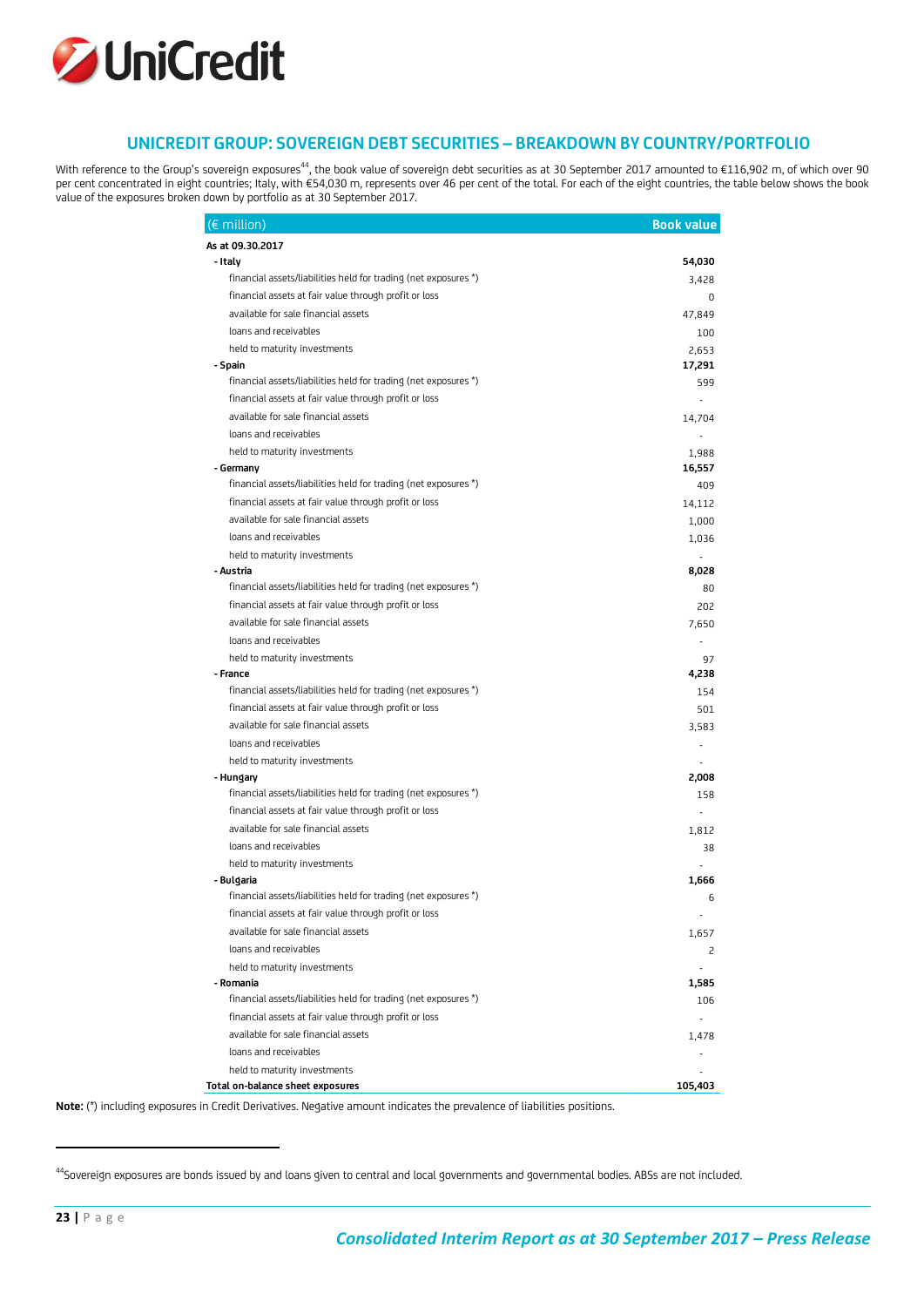

The remaining 10 per cent of the total of sovereign debt securities, amounting to €11,499 m with reference to the book values as at 30 September 2017, is divided into 38 countries, including Czech Republic (€1,569 m), Poland (€1,142 m), Croatia (€1,073 m), Russia (€1,069 m), Slovakia (€825 m), Serbia (€660 m), Belgium (€494 m) and the US (€437 m). The sovereign exposure to Greece, Cyprus and Ukraine is immaterial.

With respect to these exposures, as at 30 September 2017 there were no indications that impairment may have occurred. It should moreover be noted that among the aforementioned remaining part of sovereign debt securities as at 30 September 2017 there are also debt securities towards Supranational Organisations such as the European Union, the European Financial Stability Facility and the European Stability Mechanism amounting to €3,082 m.

In addition to the exposures to sovereign debt securities, loans (tax items are not included) given to central and local governments and governmental bodies must be taken into account.

#### **UNICREDIT GROUP: SOVEREIGN LOANS – BREAKDOWN BY COUNTRY**

The table below shows the total amount as at 30 September 2017 of loans given to countries towards which the overall exposure exceeds €130 m, representing about 94 per cent of the total.

| $(\epsilon$ million)             | <b>Book value</b> |
|----------------------------------|-------------------|
| As at 09.30.2017                 |                   |
| - Germany (*)                    | 6,086             |
| - Italy                          | 5,694             |
| - Austria (**)                   | 5,198             |
| - Croatia                        | 2,463             |
| - Indonesia                      | 249               |
| - Bosnia and Herzegovina         | 189               |
| - Turkey                         | 178               |
| - Slovenia                       | 172               |
| - Bulgaria                       | 170               |
| - Egypt                          | 168               |
| - Gabon                          | 163               |
| - Hungary                        | 162               |
| - Oman                           | 137               |
| - Serbia                         | 132               |
| Total on-balance sheet exposures | 21,161            |

**Note**: (\*) of which €1,081 m in financial assets held for trading and those at fair value through profit or loss. (\*\*) of which €245 m in financial assets held for trading and those at fair value through profit or loss.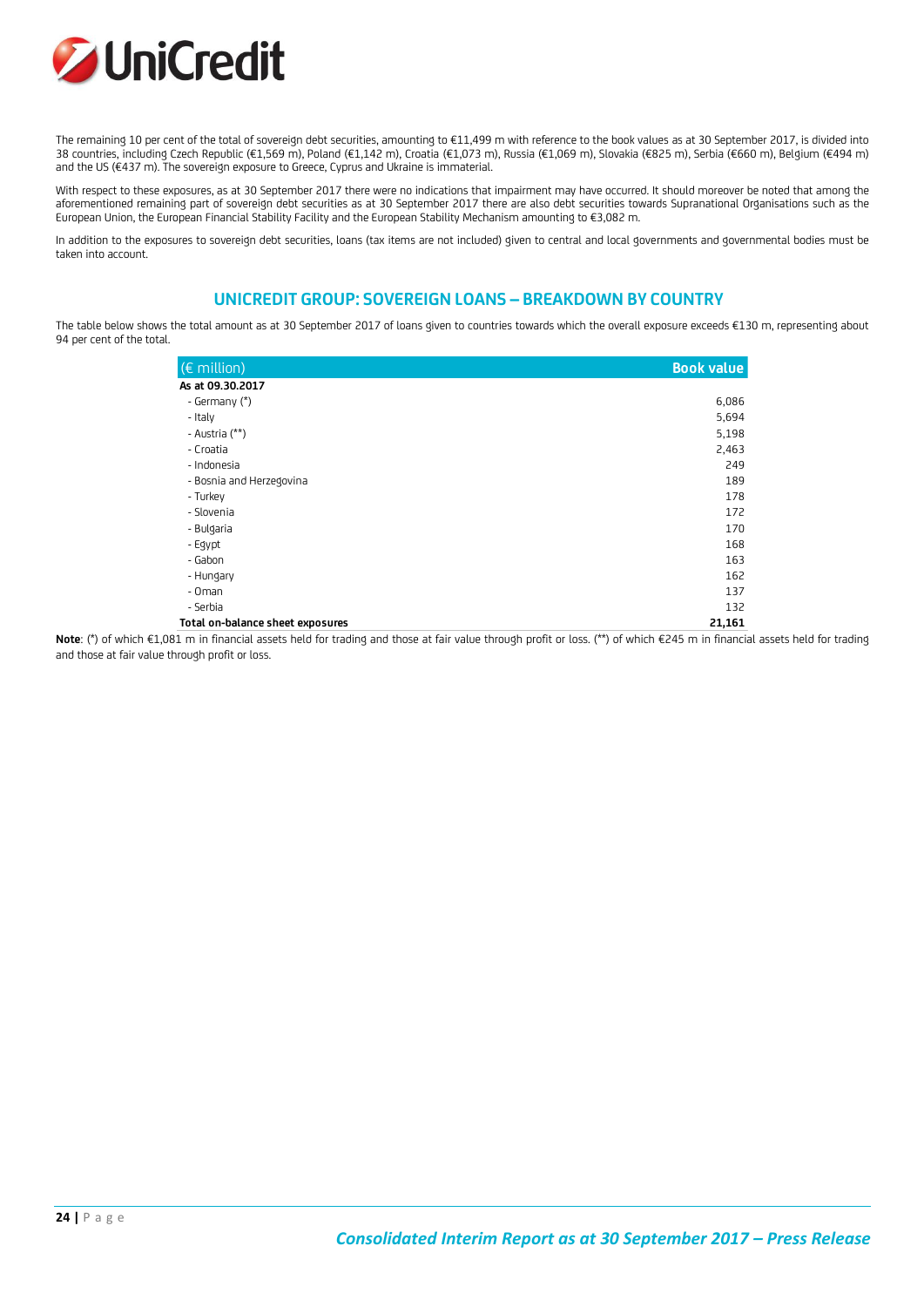

### **BASIS OF PREPARATION**

- 1. This Consolidated Interim Report as at 30 September 2017 Press Release has been prepared on a voluntary basis, with the aim to ensure continuity with the previous quarterly reports, following the elimination of the requirement to disclose additional financial information to the half-year and annual reports pursuant to law (D. Lgs.) 25/2016, issued in application of Directive 2013/50/EU. This Consolidated Interim Report as at 30 September 2017 - Press Release as well as the press releases on significant events occurred during the period, the market presentation of 3Q17 results, the Divisional Database and the disclosure by institutions pursuant to Regulation (EU) No.575/2013 are available on UniCredit Group website.
- 2. Reclassified balance sheet and income statements have been prepared pursuant to Banca d'Italia instructions laid down in Circular 262/2005 and applying the aggregations and reclassifications disclosed in Annex 1 of Consolidated First Half Financial Report as at 30 June 2017 and the note below the reclassified income statement of this document relating to reclassifications starting from 30 September 2017.
- 3. In order to provide further information about Group's performance, a number of alternative performance measures (APM) has been used (such as Cost/income ratio, Net bad loans to customers/Loans to customers, Net Non-Performing loans to customers/Loans to customers, RoAC, CoR), whose description is included in the Consolidated First Half Financial Report as at June 30, 2017 (Consolidated Interim Report on Operations and Annexes) in accordance with European Securities and Markets Authority Guidelines (ESMA/2015/1415) of 5 October 2015. Within this Consolidated Interim Report - Press Release, RoTE is defined in note 3 on page 2.
- 4. The contents of this Consolidated Interim Report as at 30 September 2017 Press Release are not prepared according to the international accounting standard on interim reporting (IAS 34).
- 5. The Consolidated Interim Report as at 30 September 2017 Press Release, within which the accounts are presented in reclassified form, has been prepared on the basis of IAS/IFRSs in force, as detailed in the Explanatory Notes - Part A - Accounting Policies of Consolidated First Half Financial Report as at 30 June 2017.

It should be noted that some valuation processes, including the valuation of tangible and intangible assets (including goodwill) and the sustainability of deferred tax assets, have been performed by assessing that, since 31 December 2016, there have been no substantial events or changes in parameters and circumstances that may indicate the need to adjust the book values.

- 6. In those cases in which the accounts did not fully reflect the reporting of items on an accrual-basis, such as certain administrative expenses, the accounting figures were supplemented by estimates based on the budget.
- 7. With reference to the ordinary contributions due for 2017 to the Single Resolution Fund and to Deposit Guarantee Schemes, the related costs are presented into "Other charges and provisions". As of December 2016 in the same item "Other charges and provisions" the effects originated by the application of law (D.L.) No.59 dated 3 May 2016 were recognised, which included the fee due for the year 2015, paid in July 2016, and an estimation of the fee due for year 2016. Following the subsequent "D.L. Salvarisparmio" converted into law No. 15 dated 17 February 2017 the payment period of the abovementioned fee was postponed from the period 2015-2029 to the period 2016-2030, therefore the original fee estimated for 2016, now to be considered as referred to 2017, has been updated according to the amount requested for 2017.
- 8. Scope of consolidation: in the first nine months of 2017 the following changes occurred in the scope:
	- the number of fully consolidated companies, including those ones classified as non-current assets and asset disposal groups, changed from 680 at the end of 2016 to 592 at September 2017 (11 incoming and 99 exited), presenting a decrease of 88 (exits are mainly attributable to disposals of Pekao and Pioneer Groups);
	- b. the number of companies consolidated using the equity method, excluding those ones classified as non-current assets and asset disposal groups, changed from 65 at the end of 2016 to 64 at September 2017 (1 incoming and 2 exited). As at 30 September 2017 companies consolidated using the equity method and classified as non-current assets and asset disposal groups were 6.
- 9. Non-current assets and asset groups held for sale: in the Balance Sheet as at 30 September 2017, the main reclassified assets based on the IFRS5 accounting principle, as non-current assets and asset disposal groups refer to:
	- a. regarding the individual asset and liabilities held for sale, mainly to the real estate properties and loans held by certain companies in the Group;
	- b. regarding the data relating to groups of assets held for sale and associated liabilities, to the companies of the Immobilien Holding Group (Austria).
- 10. All intercompany transactions of a material amount were eliminated (both balance sheet and income statement figures). All unreconciled amounts were posted to other assets or liabilities or to net other income/expenses, if not related to interests or commissions.
- 11. This Consolidated Interim Report Press Release is not audited by the External Auditors.
- 12. Starting from 31 December 2016 the credit exposures belonging to the so-called "FINO portfolio" were recognised in the item "Non-current assets and disposal groups classified as held for sale". Following the "FINO portfolio" disposal occurred in July 2017 and the application of the IAS 39 principle, the credit exposures related to such a portfolio have been derecognised for accounting purposes from the balance sheet assets.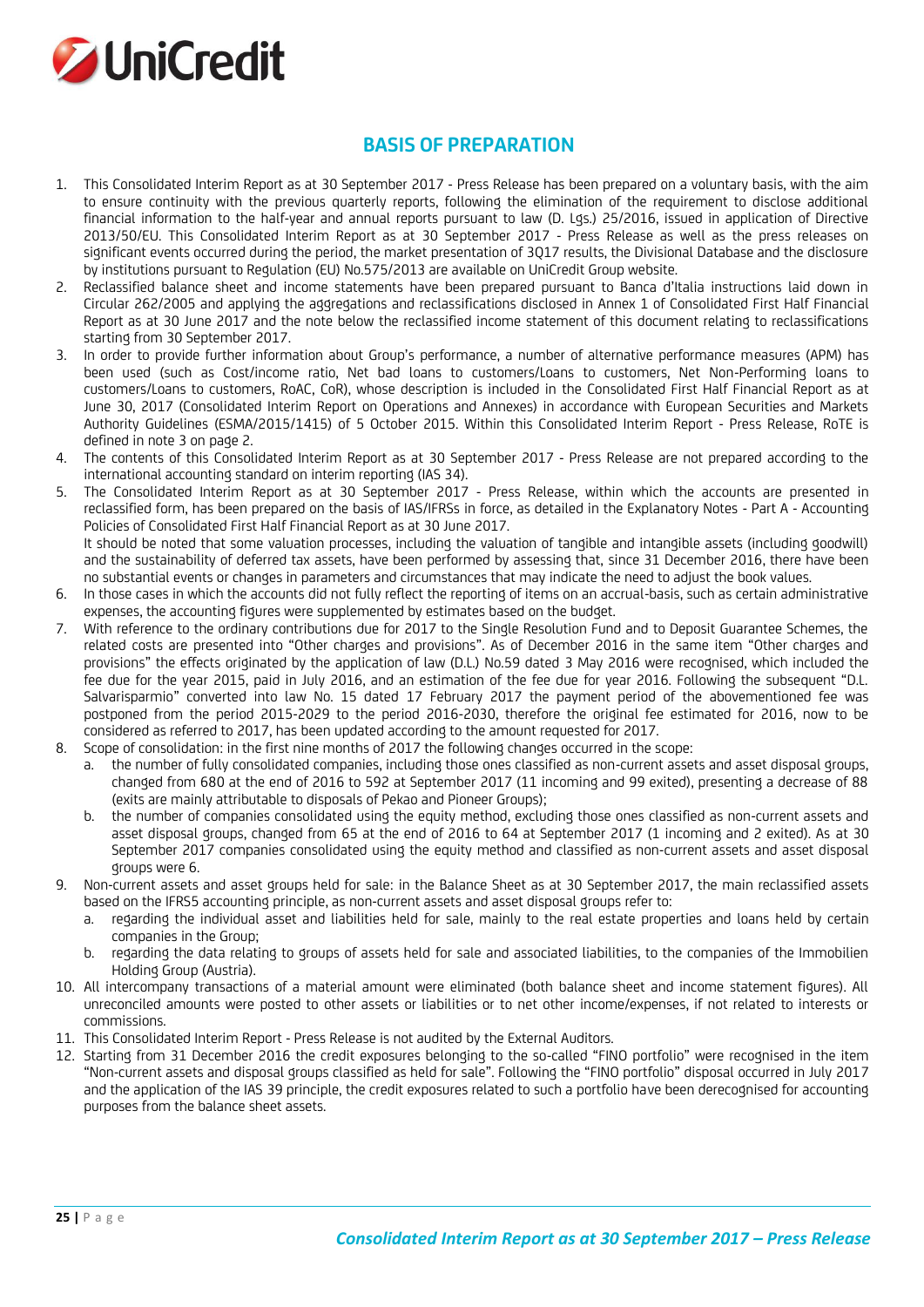

It should be noted that the disposal has determined: i) the subscription by UniCredit S.p.A. of 49.9 per cent of all the class of securities issued by Fino 1 Securitization S.r.l., Fino 2 Securitization S.r.l. and Onif Finance S.r.l. that have been classified as "Available for sale financial assets" (senior and mezzanine tranches) and "Financial assets at fair value through profit or loss" (junior tranche) for a total amount of €880 m, reflecting the portfolio purchase price as at 30 June 2016<sup>45</sup> minus the recoveries and other credit events on the portfolio until July 2017; ii) the recognition of a credit, accounted for 503m as at 30 September 2017, towards third parties belonging to the Groups of the investors subscribing the 50.1 per cent of the above mentioned securities as deferred purchase price (DPP).

As communicated on 17 July 17 and 1 November 2017, the Bank has not yet submitted to the ECB the application for the Significant Risk Transfer (SRT) on the FINO portfolio. We remind that the SRT regulatory requirements are different and more distinctive than the criteria to be applied to assess the accounting derecognition.

In order to ensure the fulfilment of the SRT regulatory requirements, the Bank intends to apply for SRT on completing phase 2 of the securities process sale, i.e. reducing its ownership stake below 20 per cent, or disposing of the DPP or mitigating the related credit risk.

As a result, as at 30 September 2017 the risk weighted assets have been calculated on the underlying credit positions of the whole FINO portfolio.

With the Significant Risk Transfer, the Bank is estimating a positive impact on fully loaded CET1 ratio of around 10 bps; considering also the effect of other negative factors, there will be, as communicated in 17 July 2017 press release, an estimated pro-cyclicality and models negative impact of about -40 bps by December 2017.

Group asset quality ratios calculated, on a pro forma basis, including the underlying credit positions of the whole FINO portfolio as at 30 September 2017 are the following: gross NPE ratio of 13.5 per cent (13.9 per cent in 2Q17); net NPE ratio of 5.3 per cent (5.5 per cent in 2Q17); NPE coverage ratio of 64.3 per cent (64.0 per cent in 2Q17); gross bad loans ratio of 9.1 per cent (9.3 per cent in 2Q17); net bad loans ratio of 2.6 per cent (2.6 per cent in 2Q17); bad loans coverage ratio of 74.4 per cent (74.4 per cent in 2Q17).

 $^{45}$ As per information published in the rights issue prospectus in January 2017, the average price of the transfer of the portfolios sold as part of the FINO transaction was approximately 13 per cent of the gross book value (€17.7 bn, calculated as at 30 June 2016).